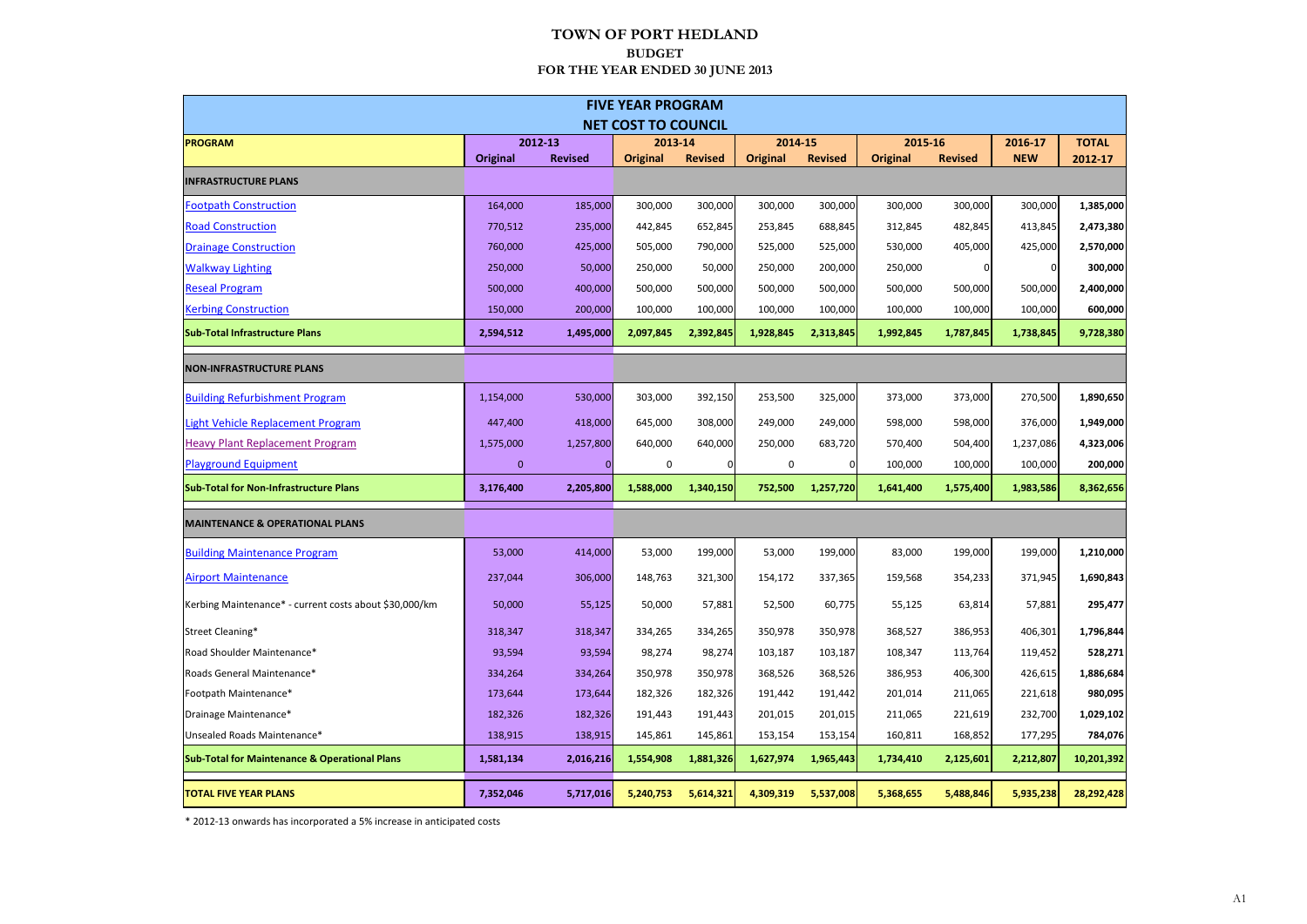|                    |                                       |                                         |          |                | <b>FOOTPATH CONSTRUCTION</b> |                          |                 |                |                 |                |            |              |                 |
|--------------------|---------------------------------------|-----------------------------------------|----------|----------------|------------------------------|--------------------------|-----------------|----------------|-----------------|----------------|------------|--------------|-----------------|
| Location           |                                       | From/To                                 | 2012-13  |                | 2013-14                      |                          | 2014-15         |                | 2015-16         |                | 2016-17    | <b>TOTAL</b> | <b>Comments</b> |
|                    |                                       |                                         | Original | <b>Revised</b> | <b>Original</b>              | <b>Revised</b>           | <b>Original</b> | <b>Revised</b> | <b>Original</b> | <b>Revised</b> | <b>New</b> | 2012-17      |                 |
| Corney street      | Port Hedland                          | Construction of footpath on the Bus bay |          | 150,000        |                              |                          |                 |                |                 |                |            | 150,000      |                 |
| <b>Hall Street</b> | Port Hedland                          | All                                     | 25,000   | 25,000         |                              |                          |                 |                |                 |                |            | 25,000       |                 |
| Koombana L/Out     | Port Hedland                          | McGregor to Lookout                     | 10,000   | 10,000         |                              |                          |                 |                |                 |                |            | 10,000       |                 |
| Footpath Allowance |                                       |                                         | 179,000  |                | 300,000                      | 300,000                  | 300,000         | 300,000        | 300,000         | 300,000        | 300,000    | 1,200,000    |                 |
| Sub-Total          |                                       |                                         | 214,000  | 185,000        | 300,000                      | 300,000                  | 300,000         | 300,000        | 300,000         | 300,000        | 300,000    | 1,385,000    |                 |
|                    | <b>Country Pathways Grant Funding</b> |                                         | 50,000   |                |                              | $\overline{\phantom{0}}$ |                 |                |                 |                |            |              |                 |
| <b>TOTAL</b>       |                                       |                                         | 164,000  | 185,000        | 300,000                      | 300,000                  | 300,000         | 300,000        | 300,000         | 300,000        | 300,000    | 1,385,000    |                 |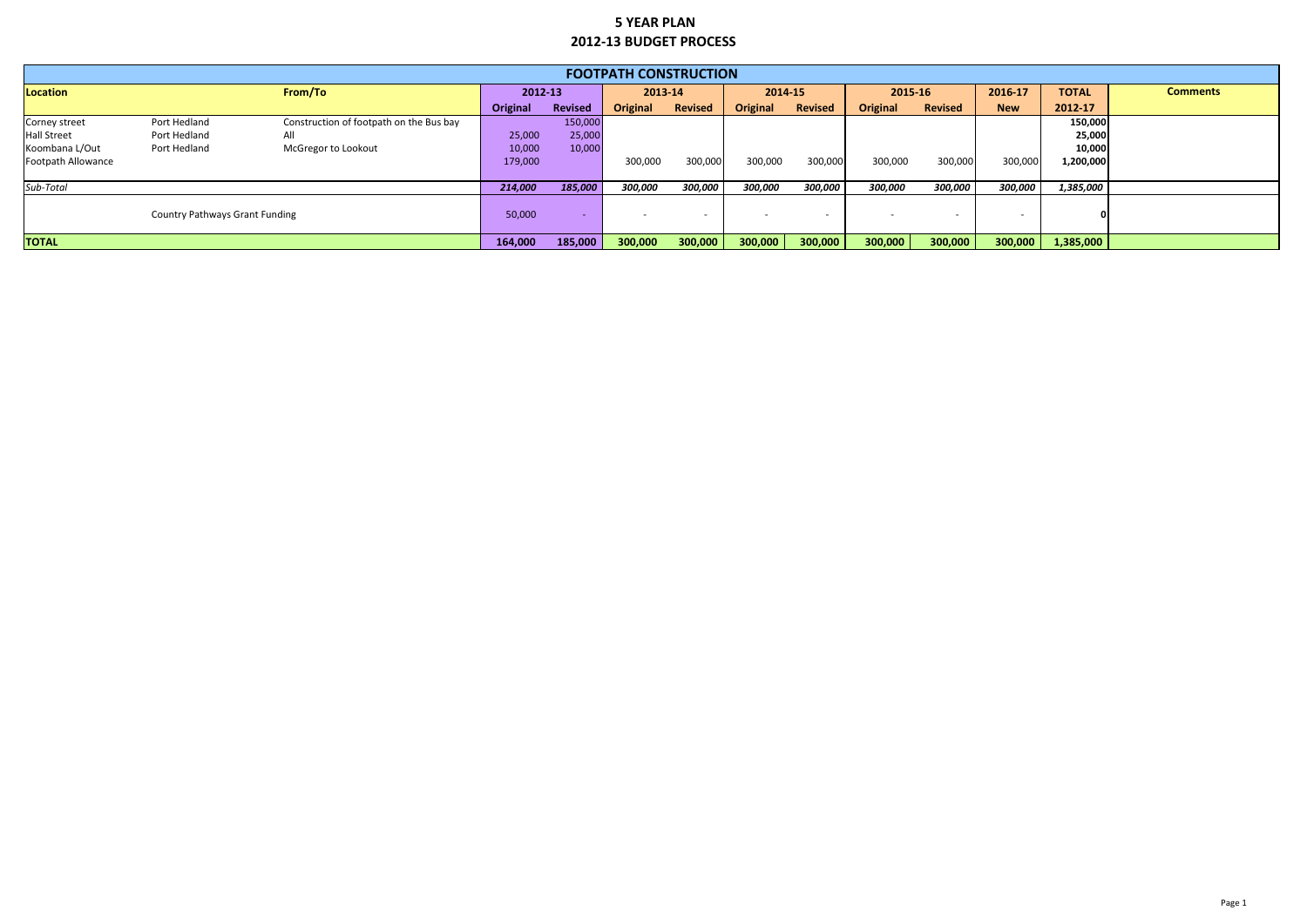|                                                     |                                                   |           |                          |                          | <b>ROAD CONSTRUCTION</b> |                          |                          |                          |                |                          |               |                                                                    |
|-----------------------------------------------------|---------------------------------------------------|-----------|--------------------------|--------------------------|--------------------------|--------------------------|--------------------------|--------------------------|----------------|--------------------------|---------------|--------------------------------------------------------------------|
| <b>Road Name</b>                                    | <b>Work Description</b>                           | 2012-13   |                          | 2013-14                  |                          | 2014-15                  |                          | 2015-16                  |                | 2016-17                  | <b>TOTAL</b>  | <b>Comments</b>                                                    |
|                                                     |                                                   | Original  | <b>Revised</b>           | <b>Original</b>          | <b>Revised</b>           | <b>Original</b>          | <b>Revised</b>           | Original                 | <b>Revised</b> | <b>NEW</b>               | 2012-17       |                                                                    |
| Hamilton Road                                       | Roundabout construction for MPRC                  |           | 416,155                  | $\overline{\phantom{a}}$ | $\overline{\phantom{a}}$ | $\overline{\phantom{a}}$ | $\sim$                   | $\sim$                   |                | $\sim$                   | 416,155       | Required to complete dual lanes                                    |
| Hillside-Woodstock                                  | Drainage, road widening, design                   | 60,000    | 60,000                   | 60,000                   | 60,000                   | 450,000                  | 600,000                  | 30,000                   |                |                          |               | 720,000 Sealing scheduled 2014/15                                  |
|                                                     | improvements                                      |           |                          |                          |                          |                          |                          |                          |                |                          |               |                                                                    |
| Lawson Street                                       | Realignment of road to suit property              |           |                          | 255,000                  | 450,000                  |                          |                          |                          |                |                          | 450,000       |                                                                    |
|                                                     | boundaries (current hazard to building            |           |                          |                          |                          |                          |                          |                          |                |                          |               |                                                                    |
|                                                     | lines).                                           |           |                          |                          |                          |                          |                          |                          |                |                          |               |                                                                    |
| <b>Pinnacles Street</b>                             | Widen shoulder and fill drainage.                 | 350,000   | $\sim$                   |                          | 350,000                  |                          | $\sim$                   |                          |                |                          | 350,000       |                                                                    |
| Pippingara Road                                     | Progressive intersection improvements and         | 90,000    | 390,000                  | 90,000                   | 390,000                  | 90,000                   | 390,000                  | 90,000                   | 390,000        | 460,000                  |               | 2,020,000 TWA contribution expected.                               |
| Shoata rd, South Hedland                            | road sealing.<br>Drainage, road widening, sealing | 150,000   |                          |                          |                          |                          |                          |                          |                |                          |               | Pending outcomes from Growth Plan                                  |
|                                                     |                                                   |           |                          |                          |                          |                          | $\overline{\phantom{a}}$ |                          |                |                          |               | and other strategies                                               |
| Wedgefield streets (Pinga)                          | Reconstruct entire road for dual lanes and        |           |                          |                          | 1,000,000                |                          | 1,000,000                |                          | 1,000,000      | 1,000,000                |               | 4,000,000 Staged development of dual lanes and                     |
|                                                     | to suit MRWA connection to new road.              |           |                          |                          |                          |                          |                          |                          |                |                          |               | connection to MRWA. Pending funding.                               |
|                                                     |                                                   |           |                          |                          |                          |                          |                          |                          |                |                          |               |                                                                    |
| Yandeyarra rd                                       | Drainage, road widening, design                   | 45,000    | 45,000                   | 105,000                  | 105,000                  | 45,000                   | 45,000                   | 105,000                  | 405,000        | 300,000                  |               | 900,000 2015/16 -17 potential sealing sections,                    |
|                                                     | improvements, sealing (on-going)                  |           |                          |                          |                          |                          |                          |                          |                |                          |               | federal/state funding                                              |
| North Circular road                                 | Dual lane Hamilton to Wallwork                    | 195,000   | 100,000                  | 255,000                  | 550,000                  |                          | $\sim$                   |                          |                |                          | 650,000       |                                                                    |
| Redbank road                                        | Reseal, widen and seal shoulders                  | 100,000   | 100,000                  | $\overline{\phantom{a}}$ |                          |                          | $\sim$                   |                          |                | $\overline{\phantom{0}}$ | 100,000       |                                                                    |
| Draper street, Wedgefield                           | construct and seal (unsealed)                     |           |                          |                          | $\overline{\phantom{a}}$ |                          | $\sim$                   | 50,000                   | 50,000         | $\overline{\phantom{0}}$ | 50,000        |                                                                    |
| Miller street, Wedgefield                           | construct and seal (unsealed)                     |           | $\overline{\phantom{a}}$ |                          | $\overline{\phantom{a}}$ |                          | $\sim$                   | 50,000                   | 50,000         | $\overline{\phantom{0}}$ | 50,000        |                                                                    |
| Murdoch drive                                       | Turning lanes at intersections                    |           |                          |                          |                          |                          | $\overline{\phantom{a}}$ | $\overline{\phantom{0}}$ |                | $\overline{\phantom{0}}$ |               | Deleted pending outcomes of Growth                                 |
|                                                     |                                                   |           |                          |                          |                          |                          |                          |                          |                |                          |               | Plan and traffic modelling                                         |
| <b>Sutherland Street</b>                            | Reduce road width and construct parking           | 250,000   | 100,000                  |                          | 300,000                  |                          | 300,000                  |                          |                |                          |               | 700,000 Design first, then staged construction                     |
|                                                     | bays<br>To assess Growth Plan outcomes            |           |                          |                          |                          |                          |                          |                          |                |                          |               |                                                                    |
| Traffic Study/Safety Audits                         |                                                   | 250,000   | $\overline{\phantom{a}}$ | 500,000                  | $\overline{\phantom{a}}$ | 500,000                  | $\overline{\phantom{a}}$ | 500,000                  |                |                          |               | Removed from 5 year plan as not a                                  |
| Wallwork/GNH                                        | Roundabouts and median island                     |           |                          |                          | 200,000                  | 250,000                  | 750,000                  |                          | 750,000        |                          |               | capital item<br>1,700,000 Initial design then staged construction, |
|                                                     | construction after MRWA handover                  |           |                          |                          |                          |                          |                          |                          |                |                          |               | pending funding                                                    |
| <b>Outcomes of Growth Plan</b>                      |                                                   |           |                          |                          |                          |                          | 500,000                  |                          | 500,000        | 500,000                  | 1,500,000 TBA |                                                                    |
| <b>Sub-Total</b>                                    |                                                   | 1,490,000 | 1,211,155                | 1,265,000                | 3,405,000                | 1,335,000                | 3,585,000                | 825,000                  | 3,145,000      | 2,260,000                | 13,606,155    |                                                                    |
|                                                     |                                                   |           |                          |                          |                          |                          |                          |                          |                |                          |               |                                                                    |
| <b>Regional Road Group Funding</b>                  |                                                   |           |                          |                          |                          |                          |                          |                          |                |                          |               |                                                                    |
| Hillside-Woodstock                                  |                                                   | 40,000    | 40,000                   | 40,000                   | 40,000                   | 125,000                  | 200,000                  |                          |                |                          | 280,000       |                                                                    |
| Yandeyarra Rd                                       |                                                   | 30,000    | 30,000                   | 30,000                   | 30,000                   | 30,000                   | 30,000                   | 30,000                   | 30,000         | 30,000                   | 150,000       |                                                                    |
| Pippingara Road                                     |                                                   | 60,000    | 200,000                  | 60,000                   | 60,000                   | 60,000                   | 60,000                   | 60,000                   | 60,000         | 60,000                   | 440,000       |                                                                    |
| North Circular road                                 | Dual lane Hamilton to Wallwork                    |           |                          |                          | 300,000                  |                          |                          |                          |                |                          | 300,000       |                                                                    |
| Pinga street                                        |                                                   |           |                          |                          |                          |                          |                          |                          | 200,000        | 200,000                  | 400,000       |                                                                    |
| Hamilton Road<br><b>Road Construction Allowance</b> | Dual lanes and roundabout                         |           | 250,000                  |                          | $\overline{\phantom{a}}$ |                          | $\sim$<br>$\sim$         |                          |                |                          | 250,000       |                                                                    |
|                                                     |                                                   |           |                          |                          |                          |                          |                          |                          |                |                          |               |                                                                    |
| <b>Sub-Total</b>                                    |                                                   | 130,000   | 520,000                  | 130,000                  | 430,000                  | 215,000                  | 290,000                  | 90,000                   | 290,000        | 290,000                  | 1,820,000     |                                                                    |
|                                                     |                                                   |           |                          |                          |                          |                          |                          |                          |                |                          |               |                                                                    |
| <b>Federal Aboriginal Road Grant Funding</b>        |                                                   |           |                          |                          |                          |                          |                          |                          |                |                          |               |                                                                    |
| Yandeyarra rd                                       | Funded \$44k Grants Commission, \$22k             |           |                          | 66,000                   | 66,000                   |                          | $\overline{\phantom{a}}$ | 66,000                   | 66,000         |                          | 132,000       |                                                                    |
|                                                     | Main Roads.                                       |           |                          |                          |                          |                          |                          |                          |                |                          |               |                                                                    |
| <b>Sub-Total</b>                                    |                                                   | $\sim$    |                          | 66,000                   | 66,000                   |                          |                          | 66,000                   | 66,000         |                          | 132,000       |                                                                    |
|                                                     |                                                   |           |                          |                          |                          |                          |                          |                          |                |                          |               |                                                                    |
| <b>Blackspot Funding</b>                            |                                                   |           |                          |                          |                          |                          |                          |                          |                |                          |               |                                                                    |
| Lawson                                              | pending submission/audit                          |           |                          | 170,000                  | 300,000                  |                          |                          |                          |                |                          | 300,000       |                                                                    |
| Pinnacles                                           |                                                   | 233,333   | $\sim$                   |                          |                          |                          |                          |                          |                |                          |               |                                                                    |
| Sutherland street                                   | pending submission/audit                          |           | $\sim$                   | $\overline{\phantom{a}}$ | $\overline{\phantom{a}}$ | $\sim$                   | 200,000                  |                          |                | $\overline{\phantom{0}}$ | 200,000       |                                                                    |
| Road Construction Allowance                         |                                                   |           |                          |                          |                          | 150,000                  |                          |                          |                |                          |               | Pending programming roadworks that                                 |
|                                                     |                                                   |           |                          |                          |                          |                          |                          |                          |                |                          |               | would be eligible                                                  |
|                                                     |                                                   |           |                          |                          |                          |                          |                          |                          |                |                          |               |                                                                    |
| <b>Sub-Total</b>                                    |                                                   | 233,333   | $\sim$                   | 170,000                  | 300,000                  | 150,000                  | 200,000                  | $\sim$                   |                |                          | 500,000       |                                                                    |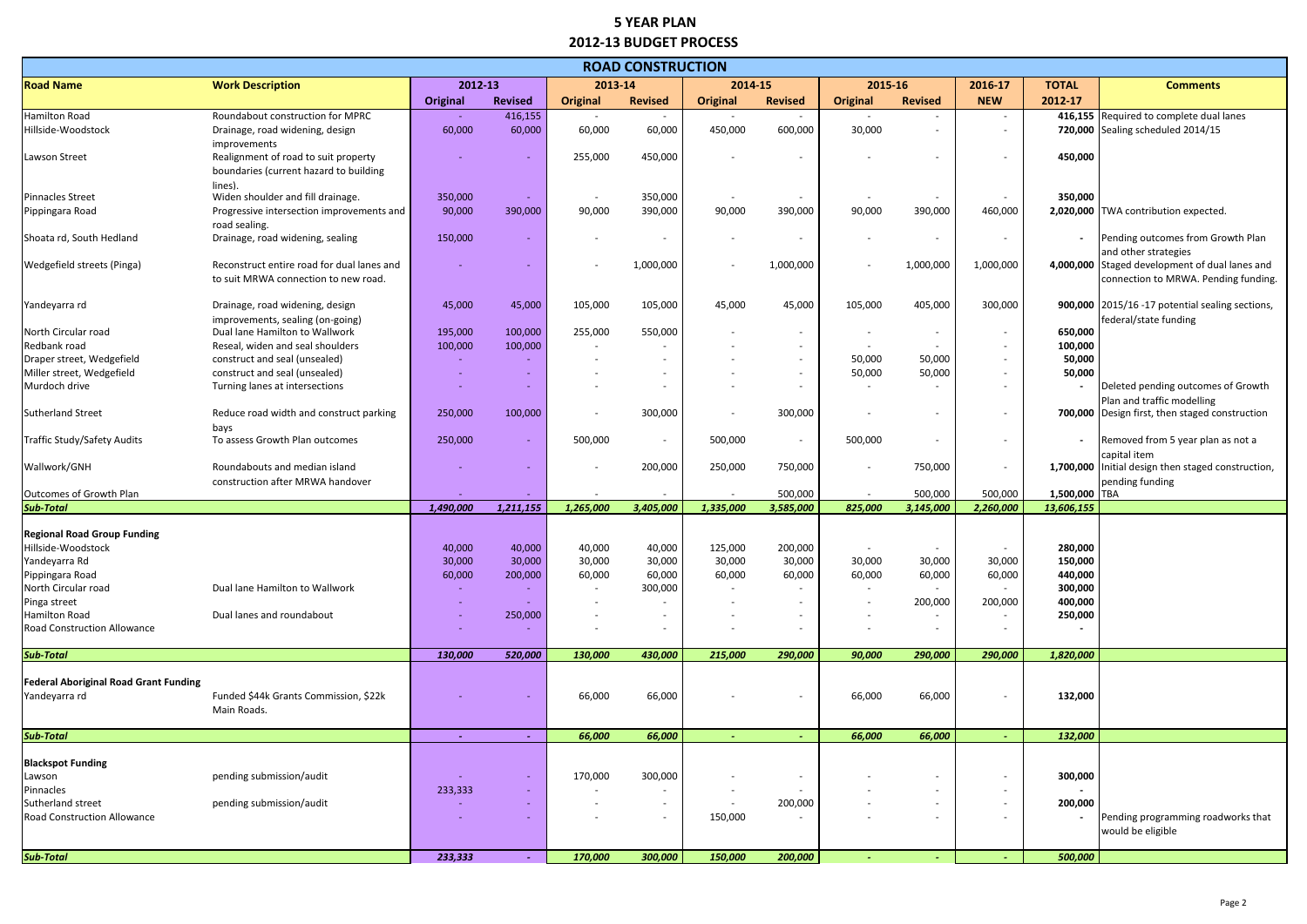|                                        |                                           |                 |                |                          | <b>ROAD CONSTRUCTION</b> |                          |                          |                          |                          |                          |              |                 |
|----------------------------------------|-------------------------------------------|-----------------|----------------|--------------------------|--------------------------|--------------------------|--------------------------|--------------------------|--------------------------|--------------------------|--------------|-----------------|
| <b>Road Name</b>                       | <b>Work Description</b>                   | 2012-13         |                | 2013-14                  |                          | 2014-15                  |                          | 2015-16                  |                          | 2016-17                  | <b>TOTAL</b> | <b>Comments</b> |
|                                        |                                           | <b>Original</b> | <b>Revised</b> | <b>Original</b>          | <b>Revised</b>           | <b>Original</b>          | <b>Revised</b>           | <b>Original</b>          | <b>Revised</b>           | <b>NEW</b>               | 2012-17      |                 |
|                                        |                                           |                 |                |                          |                          |                          |                          |                          |                          |                          |              |                 |
| <b>Direct Main Road Grants Funding</b> |                                           |                 |                |                          |                          |                          |                          |                          |                          |                          |              |                 |
| Lawson Street                          |                                           |                 |                | 100,000                  |                          |                          |                          |                          |                          |                          |              |                 |
| Hamilton Road                          |                                           |                 |                |                          | $\overline{\phantom{a}}$ | 100,000                  | $\sim$                   |                          |                          | $\overline{\phantom{0}}$ |              |                 |
| Redbank Road                           |                                           |                 | 100,000        | $\overline{\phantom{0}}$ |                          |                          | $\sim$                   |                          |                          | $\overline{\phantom{0}}$ | 100,000      |                 |
| North Circular road                    | Dual lane Hamilton to Wallwork            |                 |                |                          | 100,000                  |                          |                          |                          |                          |                          | 100,000      |                 |
| Draper street, Wedgefield              | construct and seal (unsealed)             |                 |                |                          |                          |                          |                          |                          | 50,000                   |                          | 50,000       |                 |
| Miller street, Wedgefield              | construct and seal (unsealed)             |                 | $\sim$         |                          |                          |                          | $\overline{a}$           |                          | 50,000                   |                          | 50,000       |                 |
| Pippingarra road                       |                                           |                 | $\sim$         | $\overline{\phantom{a}}$ | $\overline{\phantom{a}}$ | $\overline{\phantom{a}}$ | $\sim$                   |                          | $\sim$                   | 100,000                  | 100,000      |                 |
| Pinga street                           |                                           |                 |                |                          | $\overline{\phantom{a}}$ |                          | 100,000                  | $\overline{\phantom{a}}$ |                          |                          | 100,000      |                 |
| <b>Sub-Total</b>                       |                                           | $\sim$          | 100,000        | 100,000                  | 100,000                  | 100,000                  | 100,000                  | a.                       | 100,000                  | 100,000                  | 500,000      |                 |
|                                        |                                           |                 |                |                          |                          |                          |                          |                          |                          |                          |              |                 |
| <b>Roads to Recovery Funding</b>       |                                           |                 |                |                          |                          |                          |                          |                          |                          |                          |              |                 |
| Hamilton Road                          |                                           |                 | 166,155        |                          |                          |                          |                          |                          |                          |                          | 166,155      |                 |
| Pinnacles                              |                                           |                 |                |                          | 300,000                  |                          | $\sim$                   |                          | $\overline{\phantom{0}}$ | $\sim$                   | 300,000      |                 |
| Shoata Road                            |                                           | 50,000          |                |                          |                          |                          | $\sim$                   |                          |                          |                          |              |                 |
| Pinga Road                             |                                           |                 |                |                          |                          |                          | 56,155                   |                          | 356,155                  | 356,155                  | 768,465      |                 |
| Sutherland Street                      |                                           | 250,000         |                |                          | 56,155                   |                          | 300,000                  |                          |                          |                          | 356,155      |                 |
| Pippingara Road                        | Progressive intersection improvements and |                 | 190,000        |                          | $\overline{\phantom{a}}$ |                          | $\sim$                   |                          | $\sim$                   |                          | 190,000      |                 |
|                                        | road sealing                              |                 |                |                          |                          |                          |                          |                          |                          |                          |              |                 |
| <b>Road Construction Allowance</b>     |                                           | 56,155          |                | 356,155                  |                          | 356,155                  | $\overline{\phantom{a}}$ | 356,155                  |                          |                          |              |                 |
| <b>Sub-Total</b>                       |                                           | 356,155         | 356,155        | 356,155                  | 356,155                  | 356,155                  | 356,155                  | 356,155                  | 356,155                  | 356,155                  | 1,780,775    |                 |
|                                        |                                           |                 |                |                          |                          |                          |                          |                          |                          |                          |              |                 |
| <b>Other Funding Sources</b>           |                                           |                 |                |                          |                          |                          |                          |                          |                          |                          |              |                 |
| <b>BHP - Hillside Woodstock</b>        |                                           |                 |                |                          |                          | 130,000                  | 200,000                  |                          |                          |                          | 200,000      |                 |
| FMG - Hillside Woodstock               |                                           |                 |                |                          |                          | 130,000                  | 200,000                  | $\sim$                   | $\overline{a}$           | $\overline{\phantom{a}}$ | 200,000      |                 |
| <b>TWA Community Contribution</b>      | Pippingarra                               |                 |                |                          | 300,000                  | $\overline{\phantom{a}}$ | 300,000                  | $\sim$                   | 300,000                  | 300,000                  | 1,200,000    |                 |
| Landcorp/State                         | Pinga dual lanes and connection           |                 |                |                          | 1,000,000                |                          | 500,000                  |                          | 500,000                  | 500,000                  | 2,500,000    |                 |
| State/Federal                          | Yandeyarra road - handover to LG          |                 | $\equiv$       |                          |                          |                          |                          | $\overline{a}$           | 300,000                  | 300,000                  | 600,000      |                 |
| State/Precinct 3                       | Wallwork/GNH                              |                 |                |                          | 200,000                  | $\overline{\phantom{a}}$ | 750,000                  | $\sim$                   | 750,000                  | $\sim$                   | 1,700,000    |                 |
|                                        |                                           |                 |                |                          |                          |                          |                          |                          |                          |                          |              |                 |
| <b>Sub-Total</b>                       |                                           |                 | $\sim$         |                          | 1,500,000                | 260,000                  | 1,950,000                | $\sim$                   | 1,850,000                | 1,100,000                | 6,400,000    |                 |
| <b>NET COST TO COUNCIL</b>             |                                           | 770,512         | 235,000        | 442,845                  | 652,845                  | 253,845                  | 688,845                  | 312,845                  | 482,845                  | 413,845                  | 2,473,380    |                 |
|                                        |                                           |                 |                |                          |                          |                          |                          |                          |                          |                          |              |                 |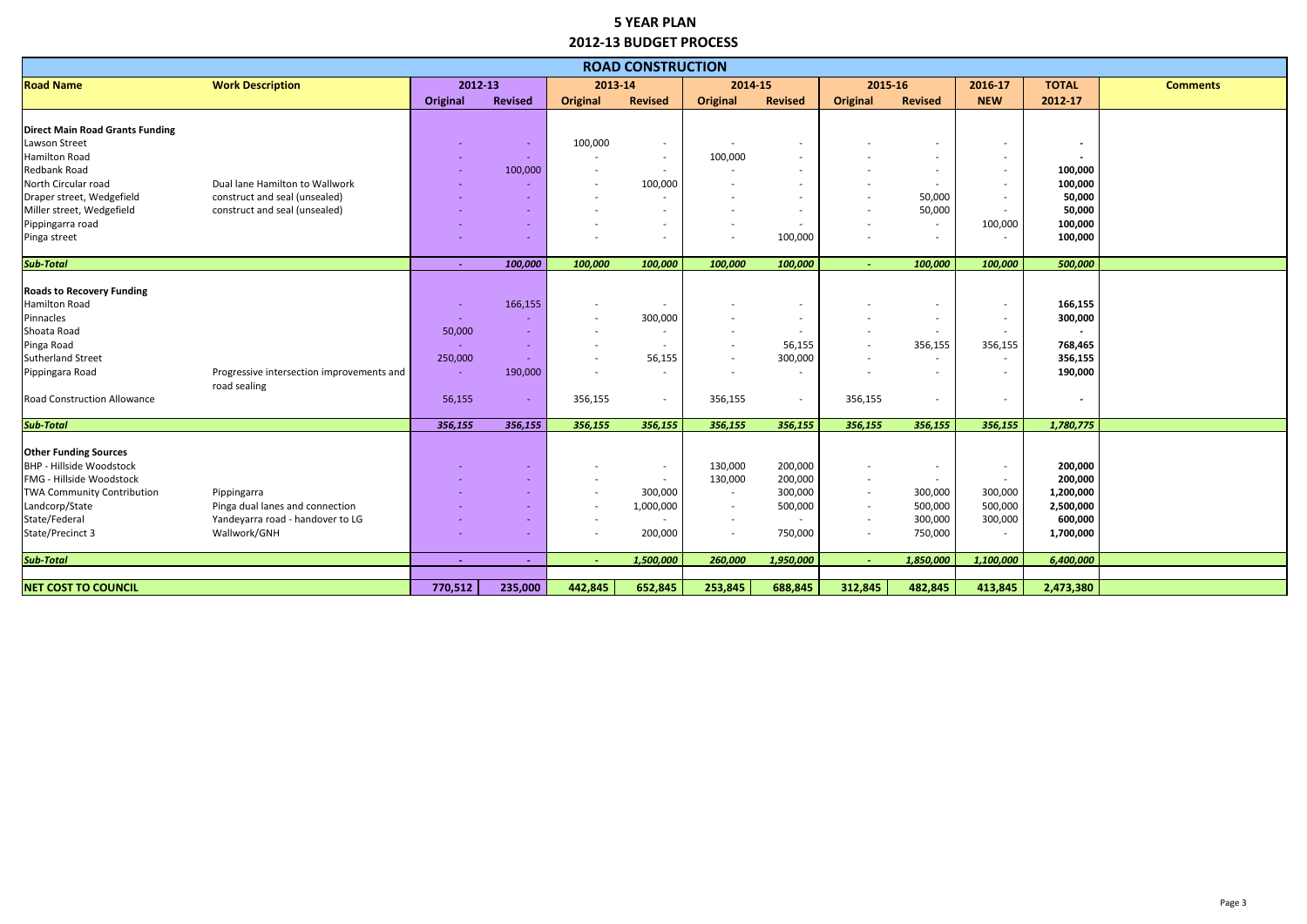|                                                      |                                                                              |                                                                                                                   |                    |                | <b>DRAINAGE CONSTRUCTION</b> |                          |                    |                          |                    |                          |                    |                    |                 |
|------------------------------------------------------|------------------------------------------------------------------------------|-------------------------------------------------------------------------------------------------------------------|--------------------|----------------|------------------------------|--------------------------|--------------------|--------------------------|--------------------|--------------------------|--------------------|--------------------|-----------------|
| Location                                             |                                                                              | From/To                                                                                                           | 2012-13            |                | 2013-14                      |                          | 2014-15            |                          | 2015-16            |                          | 2016-17            | <b>TOTAL</b>       | <b>Comments</b> |
|                                                      |                                                                              |                                                                                                                   | Original           | <b>Revised</b> | <b>Original</b>              | <b>Revised</b>           | <b>Original</b>    | <b>Revised</b>           | <b>New</b>         | <b>Revised</b>           | <b>NEW</b>         | 2012-17            |                 |
| Various - Port and South Hedland<br>Port Hedland LIA | Pending outcome of 09/10 design                                              | Spot improvements<br>Pipe and fill existing open drains,<br>widen and seal shoulders, kerbing                     | 150,000<br>150,000 | 150,000        | 150,000<br>150,000           | 150,000<br>150,000       | 150,000<br>150,000 | 150,000<br>150,000       | 150,000<br>150,000 | 150,000<br>150,000       | 150,000<br>150,000 | 750,000<br>600,000 |                 |
|                                                      | <b>Outcomes from Flood Study</b>                                             |                                                                                                                   |                    |                |                              |                          |                    |                          |                    |                          |                    |                    |                 |
| Brodie Cr/Draper Pl                                  | Construct basin and upgrade<br>culvert under Brodie Cr (SH52)                | 16200m3 excavation, replace 13m<br>culvert with 2 x 1200mm x 750mm<br>Reinforced concrete boxed culvert<br>(RCBC) | 460,000            | 47,100         |                              | 410,000                  |                    |                          |                    |                          |                    | 457,100            |                 |
| Traine Cr/Edkins Pl                                  | Upgrade culvert under Brodie Cr<br>(SH60)                                    | Replace existing 13m culvert with 3 x<br>1200 x 600mm RCBC                                                        |                    | 91,600         |                              |                          |                    |                          |                    |                          |                    | 91,600             |                 |
| Acacia Way                                           | Remove temporary culvert (SH50)                                              | Redefine drain; 500m3 excavation<br>(nominal)                                                                     |                    | 11,300         |                              |                          |                    | $\overline{\phantom{a}}$ |                    |                          |                    | 11,300             |                 |
| Egret Cr/Spoonbill Cr                                | Regrade drain and clean culverts<br>from SH26 through to SH29                | 5500m3 excavation (8m3 x 680m)                                                                                    |                    | 125,000        | 125,000                      |                          |                    | $\overline{\phantom{a}}$ |                    |                          |                    | 125,000            |                 |
| Steamer Av                                           | Regrade drain and clean culverts<br>upstream of SH18 to SH19                 | 2700 m3 excavation (8m3 x 340m)                                                                                   |                    |                | 80,000                       | 80,000                   |                    | $\overline{\phantom{a}}$ |                    |                          |                    | 80,000             |                 |
| Parker St                                            | to SH1                                                                       | Regrade drain from N049 through 7800m3 excavation (10m3 x 780m)                                                   |                    |                |                              | $\overline{\phantom{0}}$ | 225,000            | 225,000                  |                    | $\overline{\phantom{a}}$ |                    | 225,000            |                 |
| Boronia Cl                                           | Regrade drain from N033 to<br>NA55, clean culvert under Boronia<br>CI (SH49) | 3600m3 excavation (8m3 x 450m)                                                                                    |                    |                |                              |                          |                    | $\overline{\phantom{a}}$ | 105,000            | 105,000                  |                    | 105,000            |                 |
| Roberts St                                           | Regrade drain and clean culverts<br>from upstream of SH2 to SX04             | 3900m3 excavation (8m3 x 490m)                                                                                    |                    |                |                              |                          |                    | $\overline{a}$           | 115,000            | $\sim$                   | 115,000            | 115,000            |                 |
| Bottlebrush Cr                                       | Clean culvert under Gregory St<br>(SH30), localised regrading                | 300m3 excavation (nominal)                                                                                        |                    |                |                              |                          |                    | $\overline{\phantom{a}}$ | 10,000             | $\overline{\phantom{a}}$ | 10,000             | 10,000<br>$\sim$   |                 |
| <b>TOTAL</b>                                         |                                                                              |                                                                                                                   | 760,000            | 425,000        | 505,000                      | 790,000                  | 525,000            | 525,000                  | 530,000            | 405,000                  | 425,000            | 2,570,000          |                 |
| <b>External Funding Sources</b>                      |                                                                              |                                                                                                                   |                    |                |                              |                          |                    |                          |                    |                          |                    | $\blacksquare$     |                 |
|                                                      | <b>Sub-Total</b>                                                             |                                                                                                                   | $\sim$             | $\sim$         | $\sim$                       | $\sim$                   |                    | $\sim$                   | $\sim$             | $\sim$                   | $\sim$             | $\sim$             |                 |
| NET COST TO COUNCIL                                  |                                                                              |                                                                                                                   | 760,000            | 425,000        | 505,000                      | 790,000                  | 525,000            | 525,000                  | 530,000            | 405,000                  | 425,000            | 2,570,000          |                 |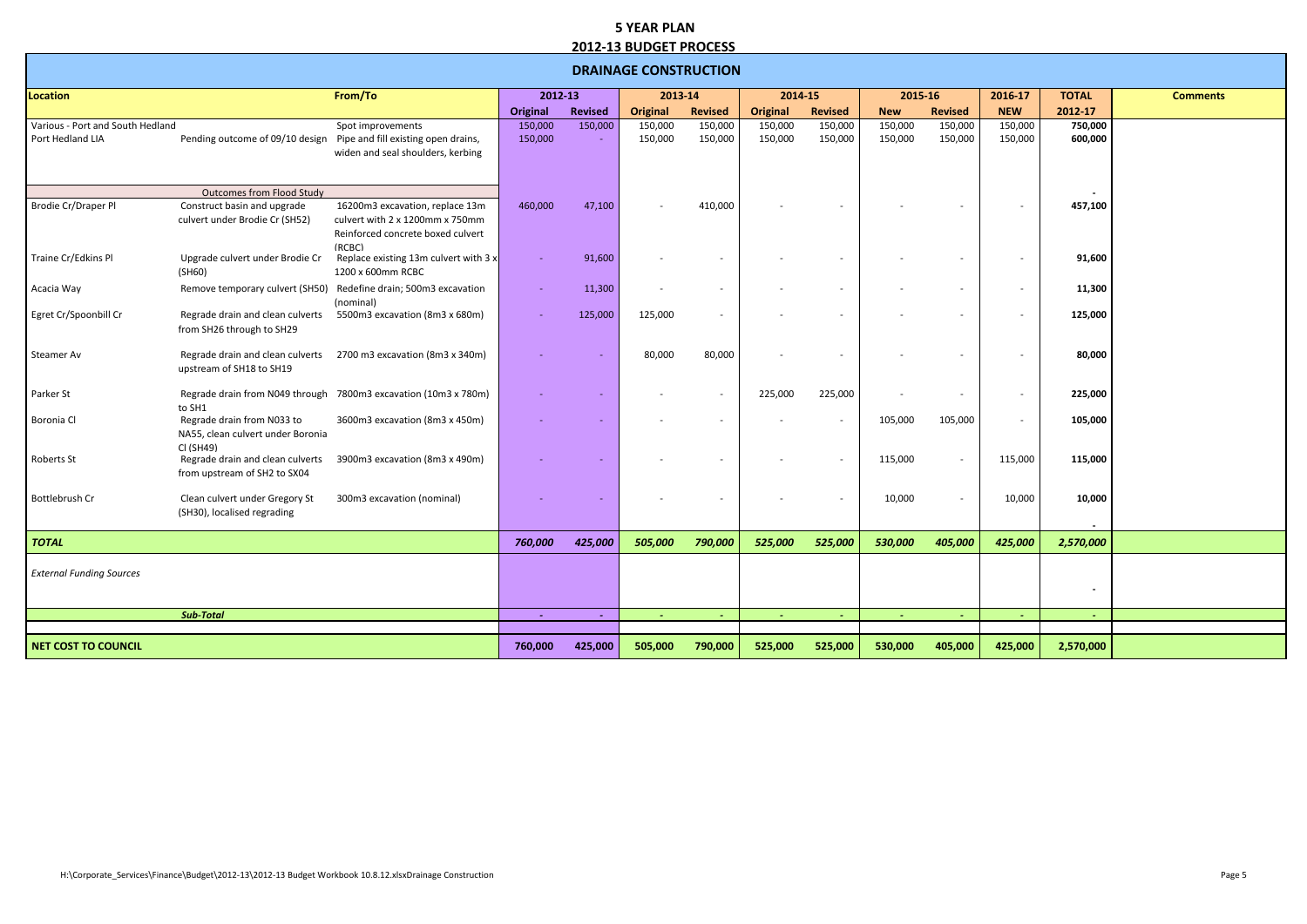|                                           |                              |                 |                |                 |                | <b>WALKWAY LIGHTING PROGRAM</b> |                |          |                |            |              |                                                |
|-------------------------------------------|------------------------------|-----------------|----------------|-----------------|----------------|---------------------------------|----------------|----------|----------------|------------|--------------|------------------------------------------------|
| <b>Description of Location</b>            |                              | 2012-13         |                | 2013-14         |                | 2014-15                         |                | 2015-16  |                | 2016-17    | <b>TOTAL</b> | <b>Comments</b>                                |
|                                           |                              | <b>Original</b> | <b>Revised</b> | <b>Original</b> | <b>Revised</b> | <b>Original</b>                 | <b>Revised</b> | Original | <b>Revised</b> | <b>New</b> | 2012-17      |                                                |
| Upgrade globes/vandal guards              | All                          | 50,000          | 50,000         | 50,000          | 50,000         | O                               |                |          |                |            |              | 100,000 Daylesford                             |
| Upgrade to solar lighting                 | All                          |                 |                |                 |                |                                 |                |          |                |            |              |                                                |
| Walkway Dempster dunes to Keesing         | Port Hedland                 | $\overline{0}$  |                | 200,000         |                |                                 |                |          |                |            |              | <b>O</b> Project not required yet as relies on |
|                                           |                              |                 |                |                 |                |                                 |                |          |                |            |              | other projects                                 |
| Walkway PH Hospital to Boat Ramp          | Port Hedland                 | 200,000         |                |                 |                |                                 | 200,000        | 0        |                |            |              | 200,000 Project deferred as relies on other    |
|                                           |                              |                 |                |                 |                |                                 |                |          |                |            |              | projects                                       |
| <b>Walkway Lighting Program Allowance</b> | All                          | $\overline{0}$  |                |                 | U              | 250,000                         |                | 250,000  |                |            |              | <b>O</b> Minimal works required, likely that   |
|                                           |                              |                 |                |                 |                |                                 |                |          |                |            |              | future lighting projects will be               |
|                                           |                              |                 |                |                 |                |                                 |                |          |                |            |              | lincorporated in entire new project            |
| <b>Total</b>                              | <b>GL Account</b><br>1201481 | 250,000         | 50,000         | 250,000         | 50,000         | 250,000                         | 200,000        | 250,000  | 01             |            | 300,000      |                                                |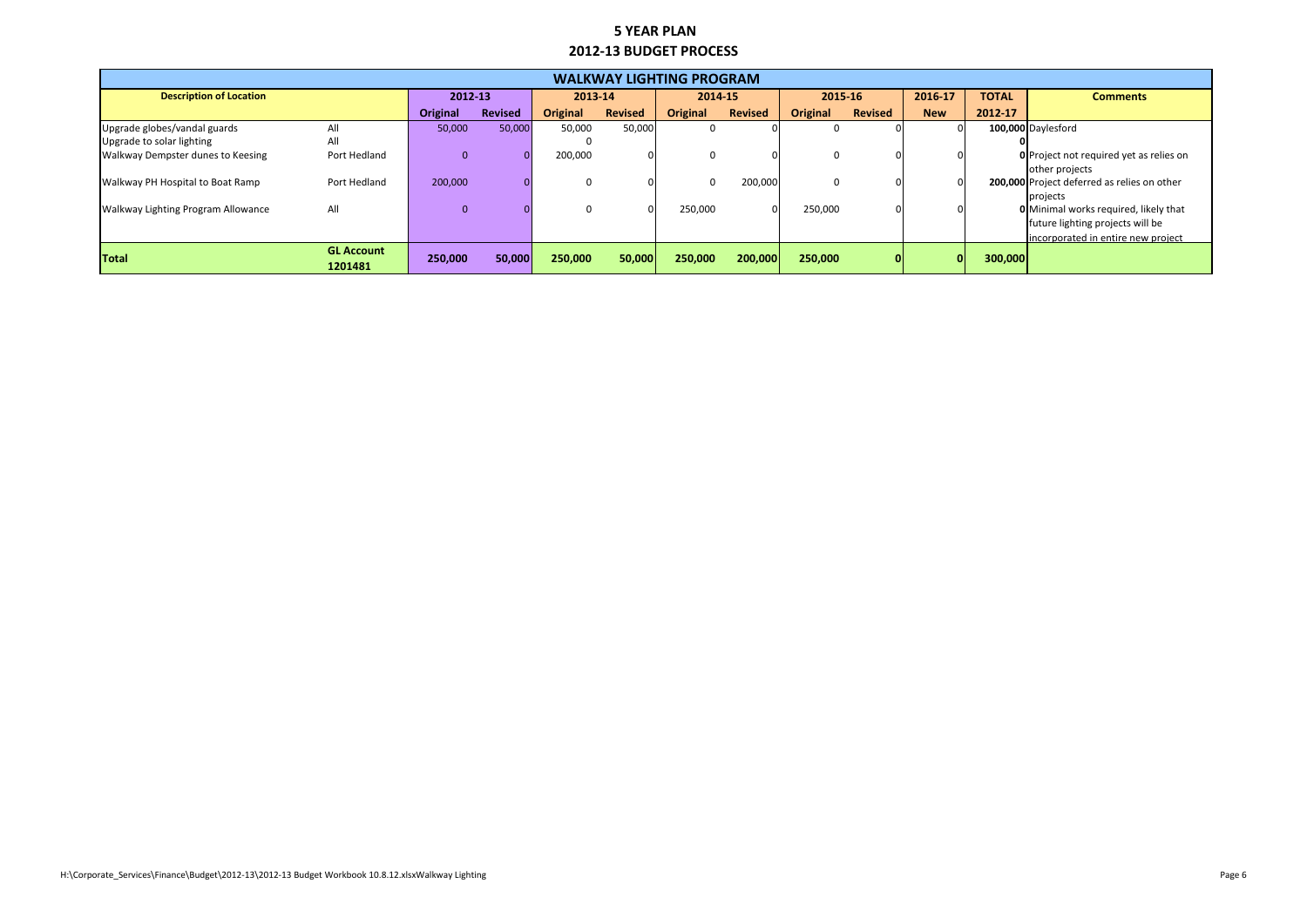|                                |               |                 |                |                 |                | <b>RESEAL PROGRAM</b> |                |                 |                |            |              |                 |
|--------------------------------|---------------|-----------------|----------------|-----------------|----------------|-----------------------|----------------|-----------------|----------------|------------|--------------|-----------------|
| <b>Description of Location</b> |               | 2012-13         |                | 2013-14         |                | 2014-15               |                | 2015-16         |                | 2016-17    | <b>TOTAL</b> | <b>Comments</b> |
|                                |               | <b>Original</b> | <b>Revised</b> | <b>Original</b> | <b>Revised</b> | <b>Original</b>       | <b>Revised</b> | <b>Original</b> | <b>Revised</b> | <b>New</b> | 2012-17      |                 |
| Acacia Way                     | South Hedland |                 | 44,000         |                 |                |                       |                |                 |                |            | 44,000       |                 |
| Angus Way                      | South Hedland |                 | 12,000         |                 |                |                       |                |                 |                |            | 12,000       |                 |
| <b>Barrow Place</b>            | South Hedland |                 | 33,500         |                 |                |                       |                |                 |                |            | 33,500       |                 |
| <b>Bayman Street</b>           | Port Hedland  |                 | 13,000         |                 |                |                       |                |                 |                |            | 13,000       |                 |
| <b>Becker Court</b>            | South Hedland |                 | 21,000         |                 |                |                       |                |                 |                |            | 21,000       |                 |
| Boronia Close                  | South Hedland |                 | 10,000         |                 |                |                       |                |                 |                |            | 10,000       |                 |
| <b>Clam Court</b>              | South Hedland |                 | 34,000         |                 |                |                       |                |                 |                |            | 34,000       |                 |
| Driver Way                     | South Hedland |                 | 16,000         |                 |                |                       |                |                 |                |            | 16,000       |                 |
| <b>Finlay Street</b>           | Port Hedland  |                 | 34,500         |                 |                |                       |                |                 |                |            | 34,500       |                 |
| Harwell Way                    | Wedgefield    |                 | 48,500         |                 |                |                       |                |                 |                |            | 48,500       |                 |
| Iron Ore Street                | Wedgefield    |                 | 37,000         |                 |                |                       |                |                 |                |            | 37,000       |                 |
| Jabiru Loop                    | South Hedland |                 | 10,500         |                 |                |                       |                |                 |                |            | 10,500       |                 |
| Kabbarli Loop                  | South Hedland |                 | 28,000         |                 |                |                       |                |                 |                |            | 28,000       |                 |
| Kingfisher Court               | South Hedland |                 | 9,000          |                 |                |                       |                |                 |                |            | 9,000        |                 |
| Kingsmill Street               | Port Hedland  |                 | 15,000         |                 |                |                       |                |                 |                |            | 15,000       |                 |
| Lawson Street                  | South Hedland |                 | 12,000         |                 |                |                       |                |                 |                |            | 12,000       |                 |
| Mannion Place                  | South Hedland |                 | 5,000          |                 |                |                       |                |                 |                |            | 5,000        |                 |
| <b>Pinnacles Street</b>        | Wedgefield    |                 | 7,000          |                 |                |                       |                |                 |                |            | 7,000        |                 |
| <b>Traine Crescent</b>         | South Hedland |                 | 10,000         |                 |                |                       |                |                 |                |            | 10,000       |                 |
| <b>Reseal Allocation</b>       |               | 500,000         |                | 500,000         | 500,000        | 500,000               | 500,000        | 500,000         | 500,000        | 500,000    | 2,000,000    |                 |
|                                |               |                 |                |                 |                |                       |                |                 |                |            |              |                 |
| <b>TOTAL</b>                   |               | 500,000         | 400,000        | 500,000         | 500,000        | 500,000               | 500,000        | 500,000         | 500,000        | 500,000    | 2,400,000    |                 |

Averaging the amount of sealed roads over approximately a 15 year lifespan, we should be resealing 11.5km of road each year.

Proposed \$500,000 program will achieve approximately 13km with spray seal and 4 km asphalt (or a combination of both - based on standard 6.2m wide road), plus there are still reseals outstanding that require catch up work.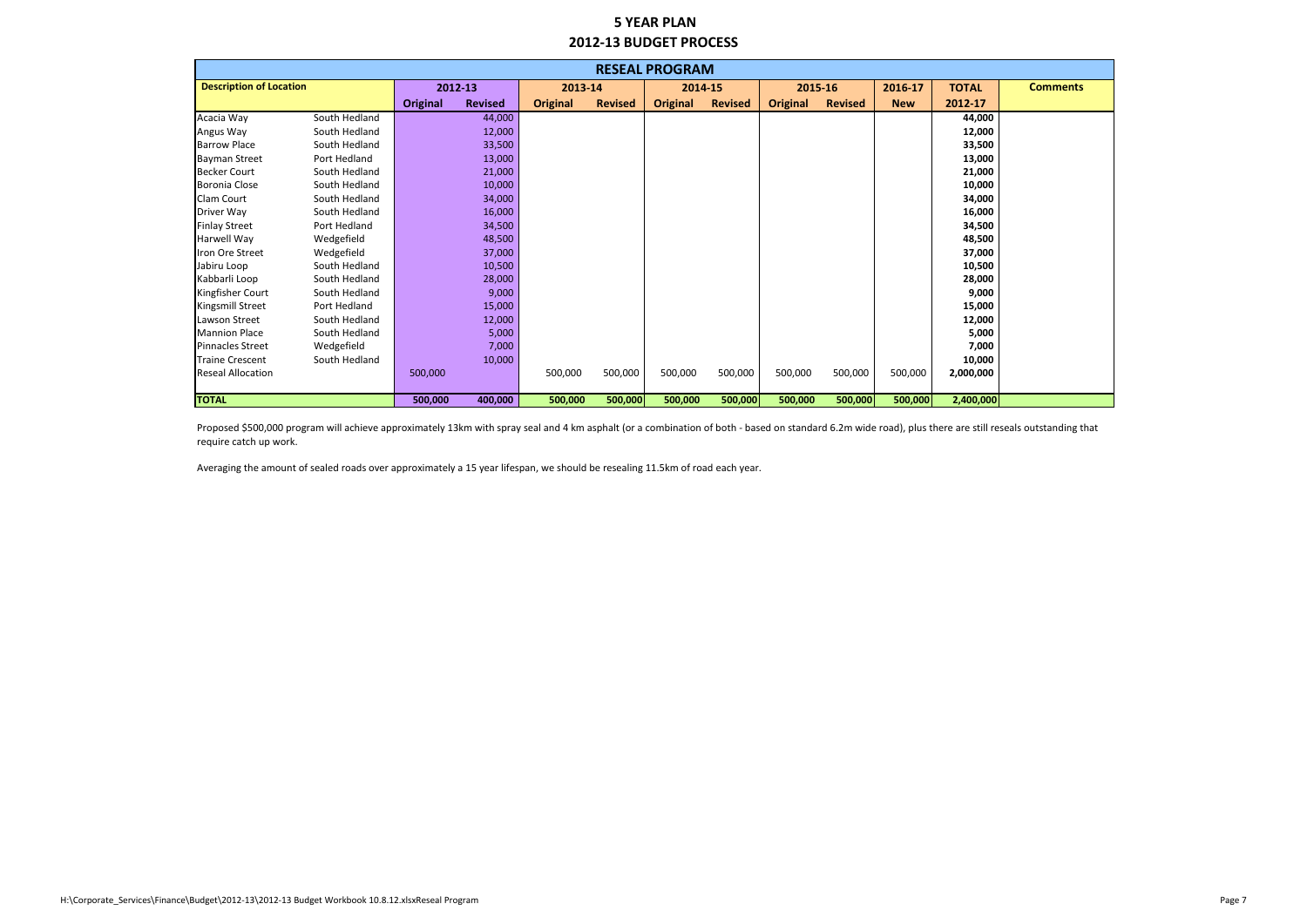|                                                        |               |                 |                | <b>KERBING CONSTRUCTION PROGRAM</b> |                |                 |                |          |                |            |              |                 |
|--------------------------------------------------------|---------------|-----------------|----------------|-------------------------------------|----------------|-----------------|----------------|----------|----------------|------------|--------------|-----------------|
| <b>Description of Location</b>                         |               |                 | 2012-13        | 2013-14                             |                | 2014-15         |                | 2015-16  |                | 2016-17    | <b>TOTAL</b> | <b>Comments</b> |
|                                                        |               | <b>Original</b> | <b>Revised</b> | <b>Original</b>                     | <b>Revised</b> | <b>Original</b> | <b>Revised</b> | Original | <b>Revised</b> | <b>New</b> | 2012-17      |                 |
| <b>Bell street</b>                                     | Port Hedland  |                 | 1,100          |                                     |                |                 |                |          |                |            | 1,100        |                 |
| Anderson Street (Morgans Street - Acton Street)        | Port Hedland  |                 | 1,100          |                                     |                |                 |                |          |                |            | 1,100        |                 |
| Anderson Street(Frewer Street - Taplin Street)         | Port Hedland  |                 | 4,200          |                                     |                |                 |                |          |                |            | 4,200        |                 |
| Bell Street(Sutherland Street - Robinson Street)       | Port Hedland  |                 | 1,100          |                                     |                |                 |                |          |                |            | 1,100        |                 |
| Frewer Street(Anderson Street - Moore Street)          | Port Hedland  |                 | 4,400          |                                     |                |                 |                |          |                |            | 4,400        |                 |
| Goode Street(Hall Street - Mcpherson Street)           | Port Hedland  |                 | 11,500         |                                     |                |                 |                |          |                |            | 11,500       |                 |
| Goode Street(Taylor Street - Hall Street)              | Port Hedland  |                 | 5,000          |                                     |                |                 |                |          |                |            | 5,000        |                 |
| Grant Place(Sutherland Street - Cul-de-sac)            | Port Hedland  |                 | 2,000          |                                     |                |                 |                |          |                |            | 2,000        |                 |
| Hall Street(Athol Street - Goode Street)               | Port Hedland  |                 | 1,500          |                                     |                |                 |                |          |                |            | 1,500        |                 |
| Hardie Street(Kingsmill Street - Cul-de-sac)           | Port Hedland  |                 | 14,000         |                                     |                |                 |                |          |                |            | 14,000       |                 |
| Harper Street(Robinson Street - Keesing Street)        | Port Hedland  |                 | 5,100          |                                     |                |                 |                |          |                |            | 5,100        |                 |
| Jacoby Street(Moore Street - Sutherland Street)        | Port Hedland  |                 | 10,000         |                                     |                |                 |                |          |                |            | 10,000       |                 |
| Kingsmill Street(Crowe Street - Howe Street)           | Port Hedland  |                 | 6,000          |                                     |                |                 |                |          |                |            | 6,000        |                 |
| McKay Street(Stocker Street - Anderson street)         | Port Hedland  |                 | 10,000         |                                     |                |                 |                |          |                |            | 10,000       |                 |
| Meiklejohn Street(Anderson Street - Sutherland Street) | Port Hedland  |                 | 19,000         |                                     |                |                 |                |          |                |            | 19,000       |                 |
| Morgans Street(Anderson Street - Howe Street)          | Port Hedland  |                 | 1,500          |                                     |                |                 |                |          |                |            | 1,500        |                 |
| Pennings Court(Styles Road - Cul-de-sac)               | Port Hedland  |                 | 5,500          |                                     |                |                 |                |          |                |            | 5,500        |                 |
| Pilkington Street(Anderson Street - Sutherland Street) | Port Hedland  |                 | 5,500          |                                     |                |                 |                |          |                |            | 5,500        |                 |
| Stevens Street(Anderson Street - Sutherland Street)    | Port Hedland  |                 | 4,000          |                                     |                |                 |                |          |                |            | 4,000        |                 |
| Styles Road (Counihan Crescent - Pennings Court)       | Port Hedland  |                 | 11,000         |                                     |                |                 |                |          |                |            | 11,000       |                 |
| Sutherland Street(Simpson Street - Taplin Street)      | Port Hedland  |                 | 10,500         |                                     |                |                 |                |          |                |            | 10,500       |                 |
| The Esplanade(Anderson Street - Wedge Street)          | Port Hedland  |                 | 6,000          |                                     |                |                 |                |          |                |            | 6,000        |                 |
| Acacia Way(Blackheart Way - Cajibut Way)               | South Hedland |                 | 1,050          |                                     |                |                 |                |          |                |            | 1,050        |                 |
| Acacia Way(Cajibut Way - Cul-de-sac)                   | South Hedland |                 | 6,300          |                                     |                |                 |                |          |                |            | 6,300        |                 |
| Angus Way(Stanley Street - Cul-de-sac)                 | South Hedland |                 | 2,310          |                                     |                |                 |                |          |                |            | 2,310        |                 |
| Baler Close(Clam Court - Cone Place)                   | South Hedland |                 | 2,730          |                                     |                |                 |                |          |                |            | 2,730        |                 |
| Baler Close(Cone Place - Oriole Way)                   | South Hedland |                 | 1,680          |                                     |                |                 |                |          |                |            | 1,680        |                 |
| Barrow Place(Godrick Place - Cul-de-sac)               | South Hedland |                 | 5,880          |                                     |                |                 |                |          |                |            | 5,880        |                 |
| Becker Court(Huxtable Crescent - Cul-de-sac)           | South Hedland |                 | 3,570          |                                     |                |                 |                |          |                |            | 3,570        |                 |
| Boronia Close (Eucalypt Court - Acacia Way)            | South Hedland |                 | 1,680          |                                     |                |                 |                |          |                |            | 1,680        |                 |
| Brodie Crescent (Paton Road - Beacon Close)            | South Hedland |                 | 2,730          |                                     |                |                 |                |          |                |            | 2,730        |                 |
| Brodie Crescent (Beacon Close - Driver Way)            | South Hedland |                 | 2,310          |                                     |                |                 |                |          |                |            | 2,310        |                 |
| Clam Street(Baler Close - Abalone Way)                 | South Hedland |                 | 5,670          |                                     |                |                 |                |          |                |            | 5,670        |                 |
| Cone Place(Baler close - Cul-de-sac)                   | South Hedland |                 | 9,450          |                                     |                |                 |                |          |                |            | 9,450        |                 |
| Corbet Place(Parker Street - Mannion Place)            | South Hedland |                 | 3,150          |                                     |                |                 |                |          |                |            | 3,150        |                 |
| Corbet Place(Mammon Place - Logue Court)               | South Hedland |                 | 3,360          |                                     |                |                 |                |          |                |            | 3,360        |                 |
| Corella Elbow(Cottier Drive - Cul-de-sac)              | South Hedland |                 | 2,100          |                                     |                |                 |                |          |                |            | 2,100        |                 |
| Cowrie Way(Clam Court - Cul-de-sac)                    | South Hedland |                 | 2,310          |                                     |                |                 |                |          |                |            | 2,310        |                 |
| Dale Street(Stanley Street - Mauger Place)             | South Hedland |                 | 2,100          |                                     |                |                 |                |          |                |            | 2,100        |                 |
| Dale Street(Mauger Place - Brodie Crescent)            | South Hedland |                 | 1,620          |                                     |                |                 |                |          |                |            | 1,620        |                 |
| <b>Kerbing Allocation</b>                              |               | 150,000         |                | 100,000                             | 100,000        | 100,000         | 100,000        | 100,000  | 100,000        | 100,000    | 400,000      |                 |
|                                                        |               |                 |                |                                     |                |                 |                |          |                |            |              |                 |
| <b>TOTAL</b>                                           | 1201480       | 150,000         | 200,000        | 100,000                             | 100,000        | 100,000         | 100,000        | 100,000  | 100,000        | 100,000    | 600,000      |                 |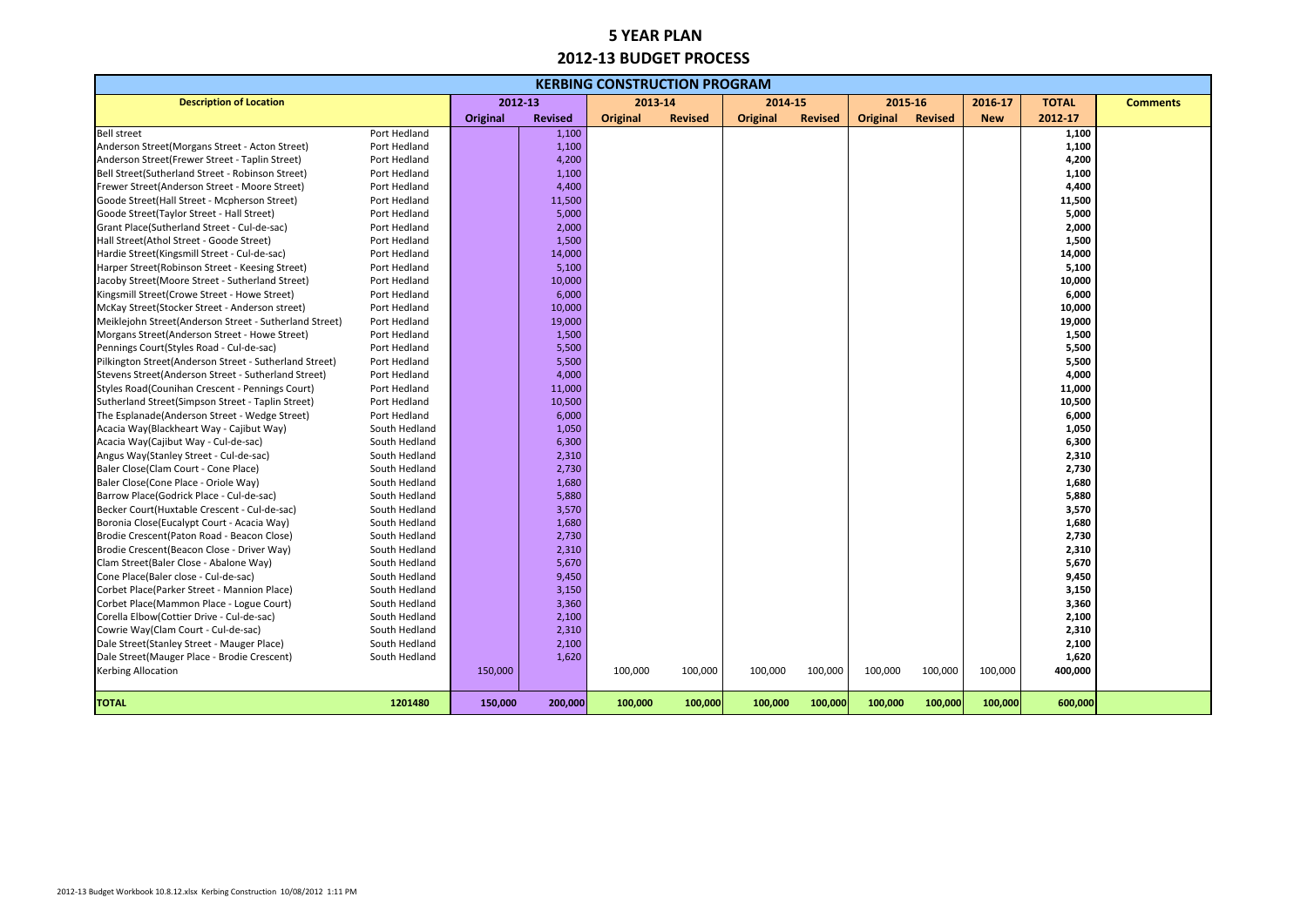| <b>BUILDING REFURBISHMENT PROGRAM</b><br>2014-15<br>2015-16<br>2012-13<br>2013-14 |                                                      |                      |                |                  |                  |                  |                  |                 |                  |                  |                  |                                           |
|-----------------------------------------------------------------------------------|------------------------------------------------------|----------------------|----------------|------------------|------------------|------------------|------------------|-----------------|------------------|------------------|------------------|-------------------------------------------|
| <b>Type</b>                                                                       | <b>Location</b>                                      |                      |                |                  |                  |                  |                  |                 |                  | 2016-17          | <b>TOTAL</b>     | <b>Comments</b>                           |
|                                                                                   |                                                      | <b>Original</b>      | <b>Revised</b> | <b>Original</b>  | <b>Revised</b>   | <b>Original</b>  | <b>Revised</b>   | <b>Original</b> | <b>Revised</b>   | <b>New</b>       | 2012-17          |                                           |
| Sporting                                                                          | Colin Matheson Clubrooms                             | $\mathbf{0}$         |                | $\mathbf{0}$     |                  |                  |                  |                 |                  |                  |                  |                                           |
| Sporting                                                                          | Marie Marland Oval - Diamond 1                       | $\mathbf{0}$         | 20,000         | $\Omega$         |                  |                  |                  |                 |                  |                  | 20,000           |                                           |
| Sporting                                                                          | Marie Marland Oval - Diamond 2                       | $\mathbf 0$          |                |                  |                  |                  |                  |                 |                  |                  |                  |                                           |
| Sporting                                                                          | Soccer                                               |                      |                |                  |                  |                  |                  | 0               |                  |                  |                  |                                           |
| Sporting                                                                          | Tennis and Canine Club                               | $\mathbf 0$          | 25,000         |                  |                  |                  |                  | $\mathbf 0$     |                  |                  | 25,000           |                                           |
| Sporting                                                                          | Faye Gladstone Netball                               | $\mathbf 0$          |                |                  |                  |                  |                  |                 |                  |                  |                  |                                           |
| Sporting                                                                          | <b>MPRC</b>                                          | $\mathbf 0$          |                | $\Omega$         |                  | 0                |                  | 0               |                  |                  |                  | <b>0</b> None required - new MPRC         |
| Sporting                                                                          | <b>Racecourse Buildings</b>                          | $\mathbf{0}$         | 5,000          | $\Omega$         | 5,150            | 0                |                  |                 |                  |                  |                  | 10,150 Recreation to provide information  |
| <b>Sub-Total</b>                                                                  | Allowance                                            | $\boldsymbol{0}$     | 50,000         | $\boldsymbol{o}$ | 50,000<br>55,150 | $\boldsymbol{0}$ | 50,000<br>50,000 | 0               | 50,000<br>50,000 | 50,000<br>50,000 | 55,150           | Allowance due to audit being carried out. |
|                                                                                   |                                                      |                      |                |                  |                  |                  |                  |                 |                  |                  |                  |                                           |
| <b>Staff Housing</b>                                                              | Airport House 10                                     | 15,000               | 15,000         | 7,000            | 7,000            | 0                | 12,000           | 12,000          | 12,000           | 12,000           | 58,000           |                                           |
| <b>Staff Housing</b>                                                              | Airport House 12                                     | $\Omega$             | 40,000         | 0                |                  | $\Omega$         |                  | 0               |                  |                  |                  | 40,000 Demolition                         |
| <b>Staff Housing</b>                                                              | Ashburton Cres 8A                                    | 6,000                | 6,000          | $\mathbf 0$      | 12,000           | 12,000           | 12,000           | 9,000           | 9,000            | 8,000            | 47,000           |                                           |
| <b>Staff Housing</b>                                                              | Ashburton Cres 8B                                    | 6,000                | 6,000          | $\mathbf 0$      | 5,000            | 12,000           | 12,000           | 20,000          | 20,000           | 10,000           | 53,000           |                                           |
| <b>Staff Housing</b>                                                              | Athol Street 115                                     | 15,000               | 15,000         | 10,000           | 8,000            | $\mathbf 0$      | 12,000           | 15,000          | 15,000           | 6,500            | 56,500           |                                           |
| <b>Staff Housing</b>                                                              | Craig Street 1                                       | 10,000               | 10,000         | 16,000           | 16,000           | 4,000            | 4,000            | 12,000          | 12,000           | 8,000            | 50,000           |                                           |
| <b>Staff Housing</b>                                                              | <b>Counihan Street</b>                               | 0                    |                | 0                | 5,000            | 7,500            | 4,000            | 0               | 15,000           | 7,000            | 31,000           |                                           |
| <b>Staff Housing</b>                                                              | Frisby Court 1                                       | $\mathbf 0$          | 6,000          | 6,000            | 3,000            | 6,000            | 4,000            | 3,000           | 3,000            | 8,000            | 24,000           |                                           |
| <b>Staff Housing</b>                                                              | Goode Street 14                                      | 6,000                | 6,000          | 15,000           | 15,000           | 0                | 14,000           | 15,000          | 15,000           | 9,000            | 59,000           |                                           |
| <b>Staff Housing</b>                                                              | <b>Gratwick Street 29A</b>                           | 9,000                | 9,000          | 0                | 12,000           | 0                | 5,000            | 3,000           | 3,000            | 15,000           | 44,000           |                                           |
| <b>Staff Housing</b><br><b>Staff Housing</b>                                      | <b>Gratwick Street 29B</b>                           | 9,000<br>6,000       | 9,000          | 0                | 12,000<br>6,000  | 0<br>0           | 5,000<br>10,000  | 3,000<br>15,000 | 3,000            | 15,000           | 44,000<br>43,000 |                                           |
| <b>Staff Housing</b>                                                              | Janice Way 12<br>Janice Way 4                        | 4,000                | 6,000<br>4,000 | 8,000<br>0       | 15,000           | 15,000           | 15,000           | 6,000           | 15,000<br>6,000  | 6,000<br>6,000   | 46,000           |                                           |
| <b>Staff Housing</b>                                                              | Kabbarli loop 4B                                     | 14,000               | 14,000         | 6,000            | 6,000            | 15,000           | 15,000           | 3,000           | 3,000            | 12,000           | 50,000           |                                           |
| <b>Staff Housing</b>                                                              | Koolama Cres 14                                      | $\overline{0}$       | 5,000          | 15,000           | 15,000           | 18,000           | 18,000           | 18,000          | 18,000           | 10,000           | 66,000           |                                           |
| <b>Staff Housing</b>                                                              | Leake Street 1                                       | 24,000               | 24,000         | 2,000            | 9,000            | 15,000           | 15,000           | 12,000          | 12,000           | 6,000            | 66,000           |                                           |
| <b>Staff Housing</b>                                                              | Logue Court 18                                       | $\overline{0}$       | 10,000         | 6,000            | 6,000            | 6,000            | 6,000            | 15,000          | 15,000           | 8,000            | 45,000           |                                           |
| <b>Staff Housing</b>                                                              | Lukis Street 57A                                     | 10,000               | 10,000         | 15,000           | 15,000           | 8,000            | 8,000            | 14,000          | 14,000           | 5,000            | 52,000           |                                           |
| <b>Staff Housing</b>                                                              | Lukis Street 57B                                     | 10,000               | 10,000         | 15,000           | 15,000           | 8,000            | 8,000            | 14,000          | 14,000           | 4,000            | 51,000           |                                           |
| <b>Staff Housing</b>                                                              | McGregor St 11A                                      | 7,000                | 25,000         | 5,000            | 5,000            | 0                | 9,000            | 12,000          | 12,000           | 8,000            |                  | 59,000 Need to replace roof               |
| <b>Staff Housing</b>                                                              | McGregor St 11B                                      | 7,000                | 27,000         | 5,000            | 5,000            | 0                | 9,000            | 15,000          | 15,000           | 4,000            |                  | 60,000 Need to replace roof               |
| <b>Staff Housing</b>                                                              | Mitchie Cres 3                                       | 10,000               | 8,000          | $\Omega$         | 10,000           | 6,000            | 6,000            | 0               | 14,000           | 8,000            | 46,000           |                                           |
| <b>Staff Housing</b>                                                              | Morgan Street Unit 1, 52                             | $\mathbf 0$          |                | $\Omega$         | 0                |                  |                  | 0               |                  |                  |                  |                                           |
| <b>Staff Housing</b>                                                              | Morgan Street Unit 2, 52                             | $\Omega$             |                | O                |                  |                  | $\Omega$         | $\Omega$        |                  |                  |                  |                                           |
| <b>Staff Housing</b>                                                              | Morgan Street Unit 3, 52                             | $\Omega$             |                |                  |                  |                  |                  | $\Omega$        |                  |                  |                  |                                           |
| <b>Staff Housing</b>                                                              | Morgan Street Unit 4, 52                             | $\Omega$             |                |                  |                  |                  |                  | $\Omega$        |                  |                  |                  |                                           |
| <b>Staff Housing</b>                                                              | Morgan Street Unit 5, 52                             | $\Omega$             |                |                  |                  |                  |                  | $\Omega$        |                  |                  |                  |                                           |
| <b>Staff Housing</b>                                                              | Morgan Street Unit 6, 52                             | $\Omega$             |                |                  |                  |                  |                  | $\Omega$        |                  |                  |                  |                                           |
| <b>Staff Housing</b><br><b>Staff Housing</b>                                      | Morgan Street Unit 7, 52<br>Morgan Street Unit 8, 52 | $\Omega$<br>$\Omega$ |                | $\Omega$         |                  |                  |                  | $\Omega$        |                  |                  |                  |                                           |
| <b>Staff Housing</b>                                                              | Moseley St 32                                        | 6,000                |                | $\mathbf 0$      |                  | 10,000           | 4,000            | 18,000          | 18,000           | 5,000            | 43,000           |                                           |
| <b>Staff Housing</b>                                                              | Robinson St 26                                       | 6,000                | 6,000<br>6,000 | 15,000           | 10,000<br>15,000 | 12,000           | 4,000            | 6,000           | 4,000            | 3,000            | 32,000           |                                           |
| <b>Staff Housing</b>                                                              | Sutherland St 82                                     | 6,000                | 6,000          | 3,000            | 12,000           | 4,000            | 4,000            | 0               | 6,000            | 4,000            | 32,000           |                                           |
| <b>Staff Housing</b>                                                              | Sutherland St 85                                     | 16,000               | 6,000          | 3,000            | 15,000           | 4,000            | 4,000            | 0               | 14,000           | 4,000            | 43,000           |                                           |
| <b>Staff Housing</b>                                                              | Sutherland St 96                                     | $\Omega$             | 9,000          | 3,000            | 3,000            | 0                | 12,000           | 12,000          | 12,000           | 7,000            | 43,000           |                                           |
| <b>Staff Housing</b>                                                              | Wangara Cres 1/13                                    | 3,000                | 17,000         | 15,000           | 15,000           | 0                | 12,000           | 6,000           | 6,000            | 6,000            |                  | 56,000 Plus garden shed                   |
| <b>Staff Housing</b>                                                              | Wangara Cres 2/13                                    | 3,000                | 9,000          | 15,000           | 12,000           | 0                | 12,000           | 6,000           | 4,000            | 3,000            | 40,000           |                                           |
| <b>Staff Housing</b>                                                              | Wangara Cres 3/13                                    | 3,000                | 11,000         | 15,000           | 15,000           | $\Omega$         | 12,000           | 6,000           | 6,000            | 5,000            | 49,000           |                                           |
| <b>Staff Housing</b>                                                              | New Airport 2                                        |                      |                |                  |                  | $\Omega$         |                  |                 |                  |                  |                  |                                           |
| <b>Staff Housing</b>                                                              | New Airport 3                                        | $\mathbf 0$          |                |                  |                  | $\mathbf{0}$     |                  |                 |                  |                  |                  |                                           |
| <b>Staff Housing</b>                                                              | New Airport 4                                        | $\mathbf{0}$         |                | $\Omega$         |                  | $\Omega$         |                  | $\mathbf 0$     |                  |                  |                  |                                           |
| <b>Sub-Total</b>                                                                  |                                                      | 211,000              | 335,000        | 200,000          | 299,000          | 162,500          | 267,000          | 270,000         | 315,000          | 212,500          | 1,428,500        |                                           |
| Commercial                                                                        | Civic Centre                                         | 615,000              |                | 55,000           | 0                | 60,000           | 0                | 60,000          |                  |                  |                  | 0 \$500K reallocated to 2011/12 for roof. |
| Commercial                                                                        | Port Hedland Library                                 | 15,000               | 15,000         | 0                | 10,000           | 0                | 0                | $\mathbf 0$     |                  | 0                | 25,000           |                                           |

|                   | <b>Comments</b>                                                                |
|-------------------|--------------------------------------------------------------------------------|
| 7<br>0            |                                                                                |
| 00                |                                                                                |
| $\bf{0}$          |                                                                                |
| $\mathbf 0$<br>00 |                                                                                |
| 0                 |                                                                                |
|                   | <b>0</b> None required - new MPRC                                              |
| <b>150</b>        | Recreation to provide information<br>Allowance due to audit being carried out. |
| 50                |                                                                                |
|                   |                                                                                |
| )00               | 00 Demolition                                                                  |
| )00               |                                                                                |
| )00               |                                                                                |
| 500<br>)00        |                                                                                |
| )00               |                                                                                |
| )00               |                                                                                |
| )00<br>00         |                                                                                |
| 00                |                                                                                |
| 00                |                                                                                |
| )00<br>)00        |                                                                                |
| )00               |                                                                                |
| )00               |                                                                                |
| )00               |                                                                                |
| )00<br>)00        |                                                                                |
|                   | 00 Need to replace roof                                                        |
|                   | 00 Need to replace roof                                                        |
| 00<br>0           |                                                                                |
| 0                 |                                                                                |
| 0                 |                                                                                |
| 0<br>0            |                                                                                |
| 0                 |                                                                                |
| 0                 |                                                                                |
| 0                 |                                                                                |
| )00<br>)00        |                                                                                |
| )00               |                                                                                |
| )00               |                                                                                |
| )00               | 00 Plus garden shed                                                            |
| )00               |                                                                                |
| 00                |                                                                                |
| 0<br>0            |                                                                                |
| 0                 |                                                                                |
| 0                 |                                                                                |
| 00                |                                                                                |
|                   |                                                                                |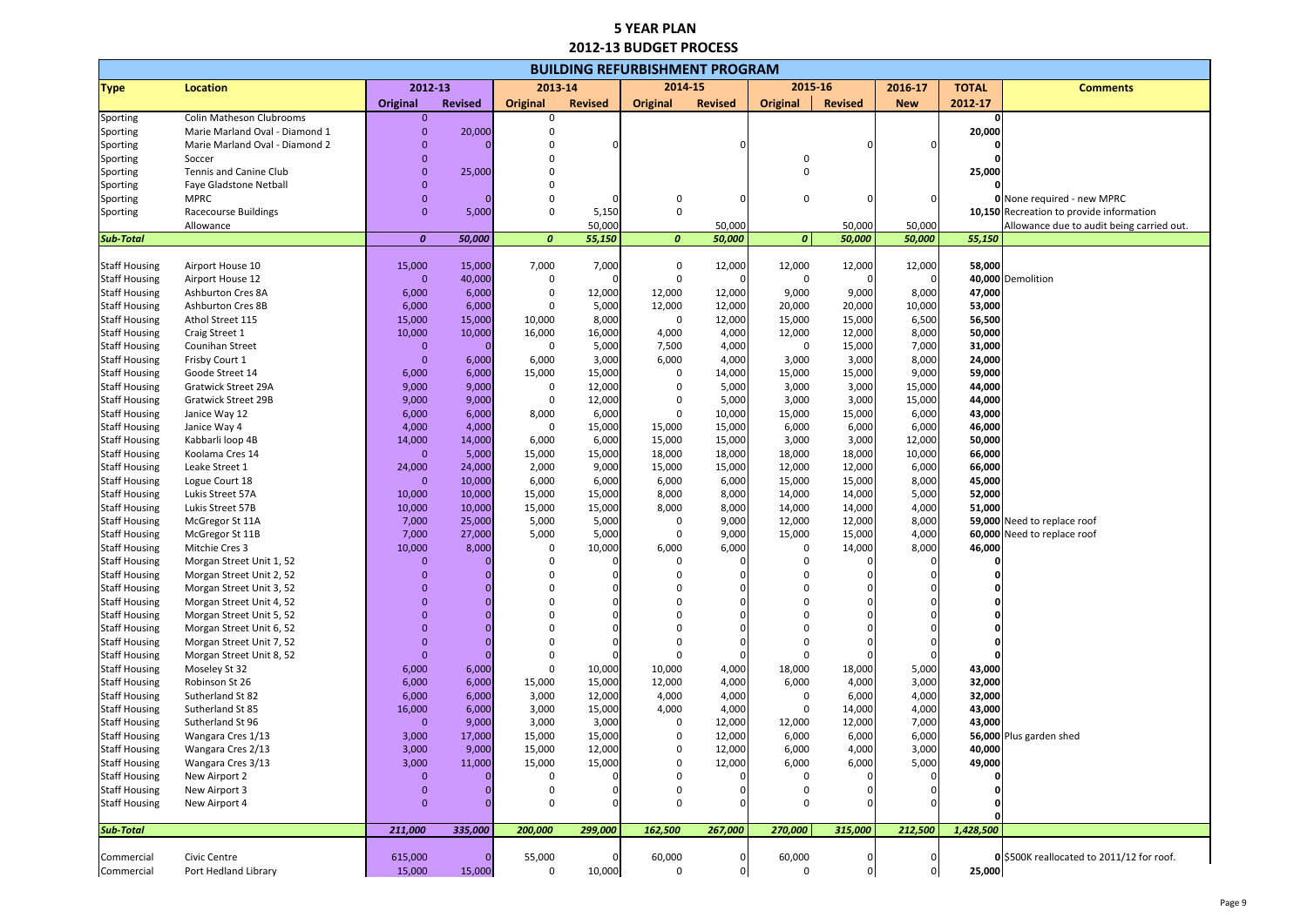|             | <b>Comments</b>                               |
|-------------|-----------------------------------------------|
| 7           |                                               |
|             | 000 Based on Library remaining until new one  |
|             | built. A/C replacement required.              |
|             | 000 No refurb required. Roof repair complete. |
|             | 000 Only A/C refurb required.                 |
| )00         |                                               |
| 0           |                                               |
|             | 00 No refurb required next year.              |
|             |                                               |
| 00          |                                               |
|             |                                               |
| 0           |                                               |
| 0           |                                               |
| 0           |                                               |
| 0           |                                               |
| 0           |                                               |
| 0           |                                               |
| 0           |                                               |
| 0           |                                               |
| 0           |                                               |
| 0           |                                               |
| $\mathbf 0$ |                                               |
| 0           | Pending BHPB park development                 |
| $\mathbf 0$ |                                               |
| 0           |                                               |
|             |                                               |
| 50          |                                               |

|                  |                                     |                 |                  |                  |                  | <b>BUILDING REFURBISHMENT PROGRAM</b> |                  |                  |                |                  |                  |                                                  |
|------------------|-------------------------------------|-----------------|------------------|------------------|------------------|---------------------------------------|------------------|------------------|----------------|------------------|------------------|--------------------------------------------------|
| <b>Type</b>      | <b>Location</b>                     | 2012-13         |                  | 2013-14          |                  | 2014-15                               |                  | 2015-16          |                | 2016-17          | <b>TOTAL</b>     | <b>Comments</b>                                  |
|                  |                                     | <b>Original</b> | <b>Revised</b>   | <b>Original</b>  | <b>Revised</b>   | <b>Original</b>                       | <b>Revised</b>   | <b>Original</b>  | <b>Revised</b> | <b>New</b>       | 2012-17          |                                                  |
| Commercial       | South Hedland Library               | 8,000           | 60,000           | 8,000            | 8,000            | 8,000                                 |                  | 20,000           |                |                  |                  | 68,000 Based on Library remaining until new one  |
|                  |                                     |                 |                  |                  |                  |                                       |                  |                  |                |                  |                  | built. A/C replacement required.                 |
| Commercial       | Len Taplin Centre                   | 35,000          | 30,000           | 20,000           | 0                | 3,000                                 | 3,000            | 3,000            | 3,000          | 3,000            |                  | 39,000 No refurb required. Roof repair complete. |
| Commercial       | Court House Art Gallery             | 15,000          | 10,000           | 15,000           |                  | 15,000                                |                  | 15,000           |                |                  |                  | 10,000 Only A/C refurb required.                 |
| Commercial       | <b>YIC</b>                          | $\mathbf{0}$    | 30,000           | 0                | 15,000           |                                       |                  |                  |                |                  | 45,000           |                                                  |
| Commercial       | PH Visitors Centre                  | $\Omega$        |                  | $\Omega$         |                  |                                       |                  | 0                |                |                  |                  |                                                  |
| Commercial       | Andrew McLaughlin Community Centre  | 5,000           |                  | 5,000            | 5,000            | 5,000                                 | 5,000            | 5,000            | 5,000          | 5,000            |                  | 20,000 No refurb required next year.             |
|                  |                                     |                 |                  |                  |                  |                                       |                  |                  |                |                  |                  |                                                  |
| <b>Sub-Total</b> |                                     | 693,000         | 145,000          | 103,000          | 38,000           | 91,000                                | 8,000            | 103,000          | 8,000          | 8,000            | 207,000          |                                                  |
|                  |                                     |                 |                  |                  |                  |                                       |                  |                  |                |                  |                  |                                                  |
| Toilets          | <b>SH Town Centre</b>               | $\mathbf{0}$    |                  |                  |                  |                                       |                  | $\Omega$         |                |                  |                  |                                                  |
| <b>Toilets</b>   | Community Park (Cemetery Beach)     | $\Omega$        |                  |                  |                  |                                       |                  |                  |                |                  |                  |                                                  |
| <b>Toilets</b>   | Port Hedland Race Club              |                 |                  |                  |                  |                                       |                  |                  |                |                  |                  |                                                  |
| <b>Toilets</b>   | Pretty Pool                         |                 |                  |                  |                  |                                       |                  |                  |                |                  |                  |                                                  |
| <b>Toilets</b>   | Daylesford Park                     |                 |                  |                  |                  |                                       |                  |                  |                |                  |                  |                                                  |
| <b>Toilets</b>   | <b>Civic Centre Gardens</b>         |                 |                  |                  |                  |                                       |                  |                  |                |                  |                  |                                                  |
| <b>Toilets</b>   | <b>Wedge Street</b>                 |                 |                  |                  |                  |                                       |                  |                  |                |                  |                  |                                                  |
| <b>Toilets</b>   | Port Hedland Boat Ramp              |                 |                  |                  |                  |                                       |                  |                  |                |                  |                  |                                                  |
| <b>Toilets</b>   | Soccer Oval (Skate Park) PH         |                 |                  |                  |                  |                                       |                  |                  |                |                  |                  |                                                  |
| <b>Toilets</b>   | Finucane Island Boat Ramp           |                 |                  |                  |                  |                                       |                  |                  |                |                  |                  |                                                  |
| <b>Toilets</b>   | Koombana Park                       |                 |                  |                  |                  |                                       |                  |                  |                |                  |                  |                                                  |
| <b>Toilets</b>   | Marrapikurinya Park (Richardson st) | 250,000         |                  |                  |                  |                                       |                  |                  |                |                  |                  | <b>O</b> Pending BHPB park development           |
| <b>Toilets</b>   | Shay Gap Park                       | $\Omega$        |                  |                  |                  |                                       |                  | $\Omega$         |                |                  |                  |                                                  |
| <b>Sub-Total</b> |                                     | 250,000         | $\boldsymbol{0}$ | $\boldsymbol{0}$ | $\boldsymbol{0}$ | $\boldsymbol{0}$                      | $\boldsymbol{0}$ | $\boldsymbol{0}$ | 0              | $\boldsymbol{0}$ | $\boldsymbol{o}$ |                                                  |
|                  |                                     |                 |                  |                  |                  |                                       |                  |                  |                |                  |                  |                                                  |
| <b>TOTAL</b>     |                                     | 1,154,000       | 530,000          | 303,000          | 392,150          | 253,500                               | 325,000          | 373,000          | 373,000        | 270,500          | 1,690,650        |                                                  |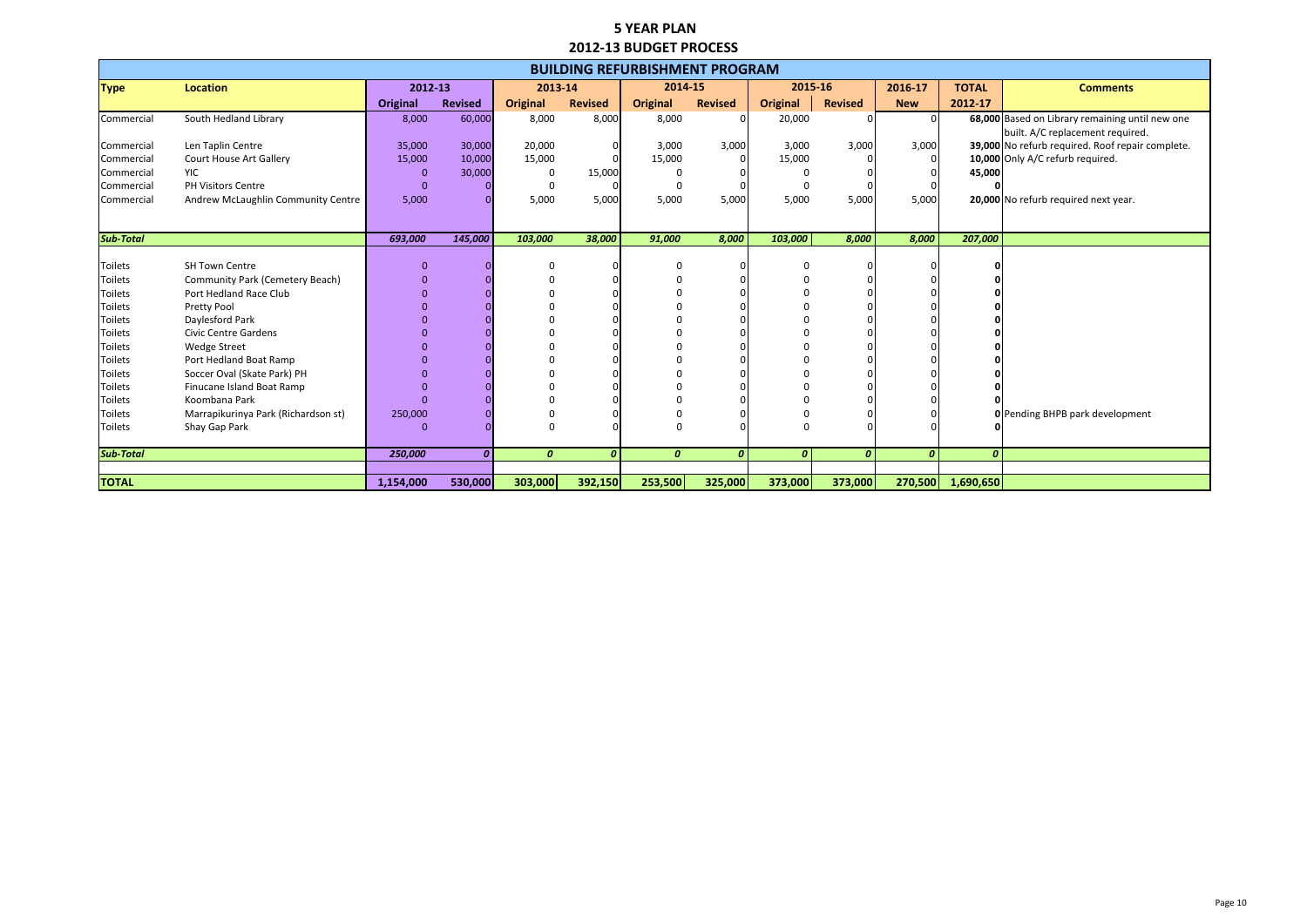| LIGHT VEHICLE REPLACEMENT PROGRAM    |                                                                  |                                              |              |                  |                  |                         |                  |                         |                               |                  |                  |                 |          |                |         |                       |                  |                  |                  |                  |                  |                                                       |                  |  |
|--------------------------------------|------------------------------------------------------------------|----------------------------------------------|--------------|------------------|------------------|-------------------------|------------------|-------------------------|-------------------------------|------------------|------------------|-----------------|----------|----------------|---------|-----------------------|------------------|------------------|------------------|------------------|------------------|-------------------------------------------------------|------------------|--|
| <b>Registration</b><br><b>Number</b> | <b>Position</b>                                                  | <b>Current Vehicle Type</b>                  | Year         |                  |                  | 2012-13                 |                  |                         | 2013-14<br>2014-15<br>2015-16 |                  |                  |                 |          | 2016-17        |         | <b>Comments</b>       |                  |                  |                  |                  |                  |                                                       |                  |  |
|                                      |                                                                  |                                              |              |                  |                  |                         |                  |                         |                               |                  |                  |                 |          |                |         |                       |                  |                  |                  |                  |                  |                                                       |                  |  |
|                                      |                                                                  |                                              |              |                  |                  |                         |                  |                         |                               |                  |                  |                 |          |                |         |                       |                  |                  |                  |                  |                  |                                                       |                  |  |
|                                      |                                                                  |                                              |              | Original         | Revised          | Revised                 | Revised          | Original                | Original                      | <b>Revised</b>   | <b>Revised</b>   | Original        | Original | <b>Revised</b> | Revised | Original              | Original         | <b>Revised</b>   | <b>Revised</b>   | <b>New</b>       | <b>New</b>       |                                                       |                  |  |
|                                      |                                                                  |                                              |              | Expense          | Income           | Expense                 | Income           | Expense                 | Income                        | <b>Expense</b>   | Income           | <b>Expense</b>  | Income   | <b>Expense</b> | Income  | <b>Expense</b>        | Income           | <b>Expense</b>   | <b>Income</b>    | <b>Expense</b>   | Income           | <b>Expense</b>                                        | Income           |  |
| PH9743<br>PH10859                    | Mgr Finance<br>Mgr information Services                          | Camry Altise<br>Camry Altise                 | 2012<br>2009 | 25,000           |                  | 25,000                  |                  |                         |                               |                  |                  |                 |          |                |         | 25,000<br>25,000      | 10,000           | 25,000<br>25,000 | 10,000           |                  |                  | 25,000<br>50,000                                      | 10,000           |  |
| PH9876                               | Compliance Officer                                               | Camry Altise                                 | 2007         | 25,000           |                  | 25,000                  |                  |                         |                               |                  |                  |                 |          |                |         |                       |                  |                  |                  |                  |                  | 25,000                                                |                  |  |
| PH9879                               | CEO                                                              | Landcruiser S/Wagon                          | 2007         | 80,000           | 50,600           | 80,000                  | 50,000           |                         |                               |                  |                  | 80,000          | 40,000   | 80,000         | 40,00   |                       |                  |                  |                  |                  |                  | 160,000                                               | 90,000           |  |
| 1DFB088                              | Dir Engineering                                                  | Mitsubishi Pajero                            | 2009         | 60,000           | 26,000           | 60,000                  | 26,000           |                         |                               |                  |                  |                 |          |                |         | 60,000                | 26,000           | 60,000           | 26,000           |                  |                  | 120,000                                               | 52,000           |  |
| 1DGC955<br>PH11246                   | Dir Regulatory Services<br>Store                                 | Prado S/Wagon<br>Hilux 4x2 Single Cab        | 2009<br>2009 | 60,000           | 26,000           | 60,000                  | 26,000           | 30,000                  | 14,000                        | 30,000           | 14,000           |                 |          |                |         | 60,000                | 26,000           | 60,000           | 26,000           | 30,000           | 14,000           | 120,000<br>60,000                                     | 52,000<br>28,000 |  |
| PH10814                              | Rangers                                                          | Hilux 4x4 Extra Cab                          | 2008         | 45,000           | 20,000           | 70,000                  | 20,000           |                         |                               |                  |                  |                 |          |                |         |                       |                  |                  |                  |                  |                  | 70,000                                                | 20,000           |  |
| PH11186                              | Waster Coordinator                                               | Hilux 4x4 Dual Cab                           | 2012         |                  |                  |                         |                  |                         |                               |                  |                  |                 |          |                |         | 40,000                | 18,000           | 40,000           | 18,000           |                  |                  | 40,000                                                | 18,000           |  |
| PH11228                              | <b>Manager Building Services</b>                                 | Rav 4                                        | 2010         | 35,000           |                  | 50,000                  |                  |                         |                               |                  |                  |                 |          |                |         |                       |                  |                  |                  |                  |                  | 50,000                                                |                  |  |
| PH11238<br>PH11239                   | <b>Litter Crew</b><br>Parks & Gardens                            | Hilux 4x4 Dual Cab<br>Hilux 4x2 Dual Cab     | 2012<br>2009 |                  |                  |                         |                  | 35,000                  | 15,000                        | 35,000           | 15,000           |                 |          |                |         | 80,000                | 40,000           | 80,000           | 40,000           | 35,000           | 15,000           | 80,000<br>70,000                                      | 40,000<br>30,000 |  |
| PH11184                              | Mgr Infrastructure & Development                                 | Hilux 4x4 Dual Cab                           | 2010         |                  |                  |                         |                  | 45,000                  | 25,000                        | 45,000           | 25,000           |                 |          |                |         |                       |                  |                  |                  | 45,000           | 25,000           | 90,000                                                | 50,000           |  |
| PH9742                               | <b>Manager Community Development</b>                             | Camry Altise                                 | 2012         |                  |                  |                         |                  |                         |                               |                  |                  |                 |          |                |         | 25,000                | 10,000           | 25,000           | 10,000           |                  |                  | 25,000                                                | 10,000           |  |
| <b>NEW</b>                           | Mgr Organisational Development                                   | Camry Altise                                 | 2011         |                  |                  |                         |                  |                         |                               |                  |                  | 25,000          | 10,000   | 25,000         | 10,000  |                       |                  |                  |                  |                  |                  | 25,000                                                | 10,000           |  |
| PH10281<br>PH11206                   | LANDFILL<br>Mgr Recreation & Youth Services                      | Hilux 4x4 Single Cab<br>Hilux 4x2 Dual Cab   | 2012<br>2009 |                  |                  |                         |                  |                         | 14,000                        |                  |                  |                 |          |                |         | 70,000                | 40,000           | 70,000           | 40,000           | 35,000           | 14,000           | 70,000                                                | 40,000<br>28,000 |  |
| PH10279                              | Library Coordinator                                              | Corolla Hatch                                | 2008         | 25,000           | 10,000           | 25,000                  | 10,000           | 35,000                  |                               | 35,000           | 14,000           |                 |          |                |         | 25,000                | 10,000           | 25,000           | 10,000           |                  |                  | 70,000<br>50,000                                      | 20,000           |  |
| PH10214                              | Matt Dann                                                        | Hilux 4x2 Dual Cab                           | 2012         |                  |                  |                         |                  |                         |                               |                  |                  |                 |          |                |         | 35,000                | 15,000           | 35,000           | 15,000           |                  |                  | 35,000                                                | 15,000           |  |
| PH12092                              | Carpark Team Leader                                              | Hilux 4x4 Dual Cab                           | 2011         |                  |                  |                         |                  |                         |                               |                  |                  | 45,000          | 21,000   | 45,000         | 21,000  |                       |                  |                  |                  |                  |                  | 45,000                                                | 21,000           |  |
| PH12094                              | Senior Planning Officer                                          | Corolla Sedan<br>Hilux 4x4 Dual Cab          | 2011<br>2012 |                  |                  |                         |                  |                         |                               |                  |                  | 20,000          | 10,000   | 20,000         | 10,000  |                       |                  |                  |                  |                  |                  | 20,000                                                | 10,000           |  |
| PH12076                              | <b>Manager Technical Services</b><br>Airport Development Officer | Corolla Sedan                                | 2011         |                  |                  |                         |                  |                         |                               |                  |                  | 25,000          | 10,000   | 25,000         | 10,000  | 50,000                | 25,000           | 50,000           | 25,000           |                  |                  | 50,000<br>25,000                                      | 25,000<br>10,000 |  |
| PH10209                              | <b>Building Surveyor</b>                                         | Corolla Sedan                                | 2008         | 25,000           | 10,000           | 25,000                  | 10,000           |                         |                               |                  |                  |                 |          |                |         | 25,000                | 10,000           | 25,000           | 10,000           |                  |                  | 50,000                                                | 20,000           |  |
| PH9903                               | <b>Building Coordinator</b>                                      | Hilux 4x2 Dual Cab                           | 2012         |                  |                  |                         |                  |                         |                               |                  |                  |                 |          |                |         | 35,000                | 15,000           | 35,000           | 15,000           |                  |                  | 35,000                                                | 15,000           |  |
| PH10688                              | <b>Building Maintenance Officer</b>                              | Hilux                                        | 2009         | 30,000           | 14,000           | $\Omega$                | 14,000           |                         |                               |                  |                  |                 |          |                |         | 30,000                | 14,000           | 30,000           | 14,000           |                  |                  | 30,000                                                | 28,000           |  |
| PH12086<br>PH10695                   | Environmental Health Coordinator                                 | Nissan 4 x 4<br>Hilux 4x2 Single Cab         | 2011<br>2008 | 30,000           | 14,000           | 35,000                  | 14,000           |                         |                               |                  |                  | 45,000          | 21,000   | 45,000         | 21,000  | 30,000                | 14,000           | 30,000           | 14,000           |                  |                  | 45,000<br>65,000                                      | 21,000<br>28,000 |  |
| PH10290                              | <b>Engineering Services</b><br>Senior Project Officer            | Hilux 4x4 Dual Cab                           | 2007         | 25,000           |                  | 40,000                  | 20,000           |                         |                               |                  |                  | 25,000          |          | 25,000         |         |                       |                  |                  |                  |                  |                  | 65,000                                                | 20,000           |  |
| PH10732                              | <b>Engineering Supervisor</b>                                    | Hilux 4x4 Dual Cab                           | 2012         |                  |                  |                         |                  |                         |                               |                  |                  |                 |          |                |         | 45,000                | 21,000           | 45,000           | 21,000           |                  |                  | 45,000                                                | 21,000           |  |
| PH10280                              | <b>Engineering Services</b>                                      | Hilux 4x2 Dual Cab                           | 2012         |                  |                  |                         |                  |                         |                               |                  |                  |                 |          |                |         | 40,000                | 18,000           | 40,000           | 18,000           |                  |                  | 40,000                                                | 18,000           |  |
| PH10283<br>PH10278                   | <b>Engineering Services</b><br>Depot Admin                       | Hilux 4x2 Single Cab<br>Hilux 4x2 Single Cab | 2012<br>2007 |                  |                  |                         |                  |                         |                               |                  |                  |                 |          |                |         | 40,000<br>25,000      | 18,000<br>14,000 | 40,000<br>25,000 | 18,000<br>14,000 |                  |                  | 40,000<br>25,000                                      | 18,000<br>14,000 |  |
| PH10213                              | <b>Building Maintenance Officer</b>                              | Hilux 4x2 Single Cab                         | 2012         |                  |                  |                         |                  |                         |                               |                  |                  |                 |          |                |         | 30,000                | 14,000           | 30,000           | 14,000           |                  |                  | 30,000                                                | 14,000           |  |
| PH10849                              | Rangers                                                          | Hilux 4x4 Extra Cab                          | 2009         | 45,000           | 21,000           | - 0                     | 21,000           |                         |                               |                  |                  |                 |          |                |         | 45,000                | 21,000           | 45,000           | 21,000           |                  |                  | 45,000                                                | 42,000           |  |
| PH10277                              | <b>Engineering Services</b>                                      | Hilux 4x2 Single Cab                         | 2008         | 30,000           | 14,000           | 35,000                  | 14,000           |                         |                               |                  |                  |                 |          |                |         | 30,000                | 14,000           | 30,000           | 14,000           |                  |                  | 65,000                                                | 28,000           |  |
| PH9912<br>PH10673                    | <b>Litter Crew</b><br>Senior Mechanic                            | Hilux 4x4 Dual Cab<br>Colorado 4x4 Dual Cab  | 2007<br>2009 |                  |                  |                         |                  |                         |                               |                  |                  |                 |          |                |         |                       |                  |                  |                  |                  |                  |                                                       |                  |  |
| PH11079                              | Youth Coordinator                                                | Hatchback                                    | 2010         | 45,000           | 15,000           | 45,000                  | 15,000           | 25,000                  | 10,000                        | 25,000           | 10,000           |                 |          |                |         | 45,000                | 15,000           | 45,000           | 15,000           | 25,000           | 10,000           | 90,000<br>50,000                                      | 30,000<br>20,000 |  |
| PH11219                              | <b>Planning Officer</b>                                          | Hatchback                                    | 2010         |                  |                  |                         |                  | 25,000                  | 10,000                        | 25,000           | 10,000           |                 |          |                |         |                       |                  |                  |                  | 25,000           | 10,000           | 50,000                                                | 20,000           |  |
| PH11159                              | Mgr Planning                                                     | Camry                                        | 2010         |                  |                  |                         |                  | 25,000                  | 10,000                        | 25,000           | 10,000           |                 |          |                |         |                       |                  |                  |                  | 25,000           | 10,000           | 50,000                                                | 20,000           |  |
| 1DFB089<br>PH10698                   | Dir Corporate Services                                           | Pajero                                       | 2009         | 60,000           | 26,000           | 60,000                  | 26,000           |                         |                               |                  |                  |                 |          |                |         |                       |                  |                  |                  | 60,000           | 26,000           | 120,000                                               | 52,000           |  |
| 1DGC464                              | <b>Recration Coordinator</b><br>Dir Community Development        | Prius<br>Mitsubishi Pajero                   | 2009<br>2009 | 25,000<br>60,000 | 10,000<br>26,000 | 25,000<br>60,000        | 10,000<br>26,000 |                         |                               |                  |                  |                 |          |                |         | 25,000                | 10,000           | 25,000           | 10,000           | 60,000           | 26,000           | 50,000<br>120,000                                     | 20,000<br>52,000 |  |
| PH11361                              | Human Resources Coordinator                                      | Hatchback Auto                               | 2010         |                  |                  |                         |                  | 25,000                  | 10,000                        | 25,000           | 10,000           |                 |          |                |         |                       |                  |                  |                  | 25,000           | 10,000           | 50,000                                                | 20,000           |  |
| PH11501                              | <b>Supervisor Recreation Centre</b>                              | 4x2 Single Cab                               | 2010         |                  |                  |                         |                  | 30,000                  | 14,000                        | 30,000           | 14,000           |                 |          |                |         |                       |                  |                  |                  | 30,000           | 14,000           | 60,000                                                | 28,000           |  |
| PH11307                              | Coordinator Community & Cultural Development                     | Hatchback Auto                               | 2010         |                  |                  |                         |                  | 25,000                  | 10,000                        | 25,000           | 10,000           |                 |          |                |         |                       |                  |                  |                  | 25,000           | 10,000           | 50,000                                                | 20,000           |  |
| PH11362<br>PH1443                    | Parks & Gardens<br>Rangers                                       | Van<br>Landcruiser Fire Fighter              | 2010<br>2010 |                  |                  |                         |                  | 40,000<br>50,000        | 25,000<br>35,000              | 40,000<br>50,000 | 25,000<br>35,000 |                 |          |                |         |                       |                  |                  |                  | 40,000<br>50,000 | 25,000<br>35,000 | 80,000<br>100,000                                     | 50,000<br>70,000 |  |
| PH11515                              | IT Systems Administration                                        | Hatchback Auto                               | 2010         |                  |                  |                         |                  | 25,000                  | 10,000                        | 25,000           | 10,000           |                 |          |                |         |                       |                  |                  |                  | 25,000           | 10,000           | 50,000                                                | 20,000           |  |
|                                      | IT Coordinator                                                   | 4x2 Dual Cab Ute                             | 2010         |                  |                  |                         |                  |                         |                               | - 0              |                  | 35,000          | 15,000   | 35,000         | 15,00   |                       |                  |                  |                  |                  |                  | 35,000                                                | 15,000           |  |
| PH11516                              | Project Development Officer                                      | Hatchback Auto                               | 2010         |                  |                  |                         |                  | 25,000                  | 10,000                        | 25,000           | 10,000           |                 |          |                |         |                       |                  |                  |                  | 25,000           | 10,000           | 50,000                                                | 20,000           |  |
| PH11477                              | Senior Ranger                                                    | 4x4 Landcruiser                              | 2010         |                  |                  |                         |                  | 50,000                  | 35,000                        | 50,000           | 35,000           |                 |          |                |         |                       |                  |                  |                  | 50,000           | 35,000           | 100,000                                               | 70,000           |  |
| 1DKQ855<br>PH11649                   | Rangers<br>Mgr Economic Development                              | 4x4 Extra Cab<br>Sedan Auto                  | 2010<br>2010 |                  |                  |                         |                  | 40,000                  | 25,000                        | 40,000           | 25,000           | 25,000          | 10,000   | 25,000         | 10,00   |                       |                  |                  |                  | 40,000           | 25,000           | 80,000<br>25,000                                      | 50,000<br>10,000 |  |
| PH11646                              | Mgr Investment & Business Development                            | Sedan Auto                                   | 2010         |                  |                  |                         |                  |                         |                               |                  |                  | 25,000          | 10,000   | 25,000         | 10,000  |                       |                  |                  |                  |                  |                  | 25,000                                                | 10,000           |  |
| PH11493                              | Parks & Gardens Supervisor                                       | 4x4 Dual Cab Auto Ute                        | 2010         |                  |                  |                         |                  | 40,000                  | 25,000                        | 40,000           | 25,000           |                 |          |                |         |                       |                  |                  |                  | 40,000           | 25,000           | 80,000                                                | 50,000           |  |
| PH11639                              | <b>IT Coordinator</b>                                            | 4x2 Dual Cab Ute                             | 2010         |                  |                  |                         |                  |                         |                               |                  |                  | 25,000          | 10,000   | 25,000         | 10,000  |                       |                  |                  |                  |                  |                  | 25,000                                                | 10,000           |  |
| PH11492<br>PH11483                   | Engineering<br>Parks & Gardens                                   | 4x2 Tray<br>4x4 Dual Cab Auto Ute            | 2010<br>2010 |                  |                  |                         |                  | 35,000                  | 15,000                        | 35,000           | 15,000           | 30,000          | 14,000   | 30,000         | 14,00   |                       |                  |                  |                  | 35,000           | 15,000           | 30,000<br>70,000                                      | 14,000<br>30,000 |  |
| PH11637                              | Community Safety Facillitator                                    | 4x2 Dual Cab Ute                             | 2010         |                  |                  |                         |                  |                         |                               |                  |                  |                 |          |                |         | 40,000                | 25,000           | 40,000           | 25,000           |                  |                  | 40,000                                                | 25,000           |  |
| PH11488                              | Mgr Environmental Health                                         | 4x4 Dual Cab Ute                             | 2010         |                  |                  |                         |                  |                         |                               |                  |                  | 40,000          | 25,000   | 40,000         | 25,000  |                       |                  |                  |                  |                  |                  | 40,000                                                | 25,000           |  |
| PH11635                              | Airport Reporting Officer                                        | 4x4 Dual Cab Ute                             | 2010         |                  |                  |                         |                  | 40,000                  | 25,000                        | 40,000           | 25,000           |                 |          |                |         |                       |                  |                  |                  | 40,000           | 25,000           | 80,000                                                | 50,000           |  |
| PH11721<br>PH11627                   | Waste<br>Mgr Airport                                             | 4x2 Nissan Navara S/Cab<br>4x4 Dual Cab Ute  | 2011<br>2011 |                  |                  |                         |                  |                         |                               |                  |                  |                 |          |                |         | 30,000                | 14,000           | 30,000           | 14,000<br>25,000 |                  |                  | 30,000                                                | 14,000           |  |
| 1DMA059                              | Mgr Engineering Services                                         | 4x4 Dual Cab Ute                             | 2011         |                  |                  |                         |                  |                         |                               |                  |                  |                 |          |                |         | 40,000<br>40,000      | 25,000<br>25,000 | 40,000<br>40,000 | 25,000           |                  |                  | 40,000<br>40,000                                      | 25,000<br>25,000 |  |
| PH11489                              | <b>Litter Crew</b>                                               | 4x4 Dual Cab Ute with Tipper                 | 2011         |                  |                  |                         |                  |                         |                               |                  |                  |                 |          |                |         | 45,000                | 30,000           | 45,000           | 30,000           |                  |                  | 45,000                                                | 30,000           |  |
|                                      |                                                                  |                                              |              |                  |                  |                         |                  |                         |                               |                  |                  |                 |          |                |         |                       |                  |                  |                  |                  |                  |                                                       |                  |  |
| <b>TOTAL</b>                         |                                                                  |                                              |              |                  |                  | 730,000 282,600 720,000 |                  | 302,000 645,000 337,000 |                               | 645,000          | 337,000          | 445,000 196,000 |          | 445,000        | 196,000 | 1,135,000             | 537,000          |                  |                  |                  |                  | 1,135,000 537,000 765,000 389,000 3,710,000 1,761,000 |                  |  |
|                                      |                                                                  |                                              |              |                  |                  |                         |                  |                         |                               |                  |                  |                 |          |                |         | TOTAL COST TO COUNCIL |                  |                  |                  |                  |                  |                                                       |                  |  |

**TOTAL COST TO COUNCIL 1,949,000**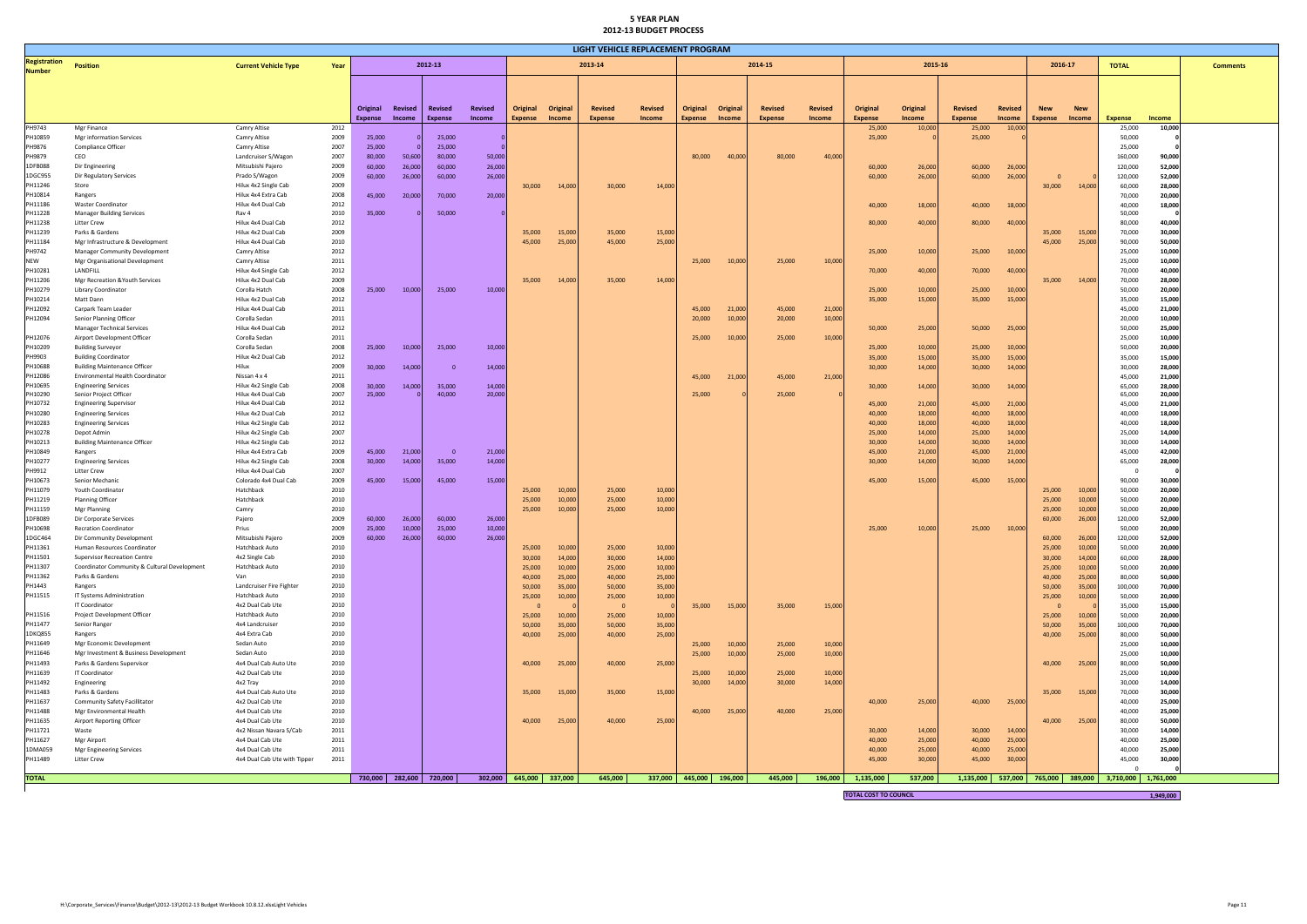|                        | <b>HEAVY PLANT REPLACEMENT PROGRAM</b> |                          |                    |                        |           |                |          |                |         |                |          |                |                |          |                    |                |         |                              |                 |                |                 |            |            |                |           |  |
|------------------------|----------------------------------------|--------------------------|--------------------|------------------------|-----------|----------------|----------|----------------|---------|----------------|----------|----------------|----------------|----------|--------------------|----------------|---------|------------------------------|-----------------|----------------|-----------------|------------|------------|----------------|-----------|--|
| <b>Plant</b><br>number | Registration                           | <b>Description</b>       | <b>Model</b>       | <b>Type</b>            | Year      |                | 2012-13  |                |         |                | 2013-14  |                |                |          | 2015-16<br>2014-15 |                |         | 2016-17<br><b>TOTAL</b>      |                 |                | <b>Comments</b> |            |            |                |           |  |
|                        | number                                 |                          |                    |                        |           | Original       | Original | Revised        | Revised | Original       | Original | <b>Revised</b> | <b>Revised</b> | Original | Original           | <b>Revised</b> | Revised | Original                     | <b>Original</b> | <b>Revised</b> | <b>Revised</b>  | <b>New</b> | <b>New</b> | <b>Expense</b> | Income    |  |
|                        |                                        |                          |                    |                        |           | <b>Expense</b> | Income   | <b>Expense</b> | Income  | <b>Expense</b> | Income   | <b>Expense</b> | <b>Income</b>  | Expense  | <b>Income</b>      | <b>Expense</b> | Income  | Expense                      | <b>Income</b>   | <b>Expense</b> | <b>Income</b>   | Expense    | Income     |                |           |  |
| P <sub>19737</sub>     | PH9133                                 | Iveco                    | Acco 2350G/275     | Tip Truck              | 13-Jul-04 | 250,000        | 70,000   | 250,000        | 70,000  |                |          |                |                |          |                    |                |         |                              |                 |                |                 |            |            | 250,000        | 70,000    |  |
| P20400                 | <b>PH125</b>                           | International            | 2350G/285          | Domestic, Garbage      | 24-Jun-04 |                |          | 430,000        | 46,000  |                |          |                |                |          |                    |                |         |                              |                 |                |                 |            |            | 430,000        | 46,000    |  |
| P10041109              | 1DAU164                                | Isuzu-                   | FVY1400            | Garbage Compactor      | 11-Mar-09 |                |          |                |         | 250,000        |          | 250,000        |                |          |                    |                |         |                              |                 |                |                 | 345,000    |            | 595,000        |           |  |
| P10040107              | n/a                                    | Bomag                    | BC572RB            | Compactor              | 24-Mar-07 | 1.000.000      | 75,000   |                |         |                |          |                |                |          |                    |                |         |                              |                 |                |                 |            |            |                |           |  |
| P10040108              |                                        | Komatsu                  | PC300LC            | Excavator              | 21-May-08 |                |          |                |         |                |          |                |                |          |                    |                |         | 500,000                      |                 | 500,000        | 60,000          |            |            | 500,000        | 60,000    |  |
| P12080109              | 1CZJ542                                | Komatsu                  | WA250PZ            | Loader                 | 18-Dec-08 |                |          |                |         |                |          |                |                |          |                    |                |         |                              |                 |                |                 | 356,000    | 31,000     | 356,000        | 31,000    |  |
| P1212252               | <b>PH5195</b>                          | Mitsubishi               | <b>FM618HW</b>     | Tip Truck              | 24-Nov-00 | 110,000        | 20,000   |                |         |                |          |                |                |          |                    |                |         |                              |                 |                |                 |            |            |                |           |  |
| P1208380               | 1COH146                                | Hino                     | 300 Series         | Crew Cab Truck         | 18-Jun-07 | 60,000         | 10,000   |                |         |                |          |                |                |          |                    |                |         | 70,400                       |                 | 70,400         | 6,000           |            |            | 70,400         | 6,000     |  |
| P12080508              | <b>1CSR572</b>                         | Hino                     | Pro Ranger         | Single Axle Truck      | 08-Feb-08 |                |          |                |         |                |          |                |                |          |                    |                |         |                              |                 |                |                 | 152,400    | 12,900     | 152,400        | 12,900    |  |
| P12081408              | 1CWZ136                                | Kenworth                 |                    | Tandem drive tip truck | 08-Aug-08 |                |          |                |         |                |          |                |                |          |                    |                |         |                              |                 |                |                 | 322,900    | 27,500     | 322,900        | 27,500    |  |
| P12081208              | PH10465                                | Hino                     | 300 Series         | <b>Patching Truck</b>  | 11-Jun-08 |                |          |                |         |                |          |                |                |          |                    |                |         |                              |                 |                |                 | 144,500    | 12,31      | 144,500        | 12,314    |  |
| P12081707              | n/a                                    | Toro Z-Master            | 15 August 1901     | Mower                  | 30-Oct-06 |                |          | 46,400         | 4,000   |                |          |                |                |          |                    |                |         |                              |                 |                |                 |            |            | 46,400         | 4,000     |  |
|                        |                                        | John Deere               |                    | Mower                  | 12-Feb-03 |                |          | 44,500         | 2,000   |                |          |                |                |          |                    |                |         |                              |                 |                |                 |            |            | 44,500         | 2,000     |  |
|                        |                                        | John Deere               |                    | Mower                  | 24-May-04 |                |          | 54,000         | 4,000   |                |          |                |                |          |                    |                |         |                              |                 |                |                 |            |            | 54,000         | 4,000     |  |
|                        |                                        | John Deere               |                    | Mower                  |           |                |          | 54,000         | 4,000   |                |          |                |                |          |                    |                |         |                              |                 |                |                 |            |            | 54,000         | 4,000     |  |
| P12081807              | n/a                                    | <b>Toro Groundmaster</b> | 328OD              | 4WD Mower              | 31-Oct-06 |                |          | 39,400         | 4,000   |                |          |                |                |          |                    |                |         |                              |                 |                |                 |            |            | 39,400         | 4,000     |  |
| P12081907              | PH9840                                 | Green Machine            | 636HS              | <b>Street Sweeper</b>  | 10-Nov-06 | 300,000        | 70,000   |                |         |                |          |                |                |          |                    |                |         |                              |                 |                |                 |            |            |                |           |  |
| P12082509              | 1DBU547                                | MacDonald Johnston /Hino |                    | Road Sweeper           | 29-Apr-09 |                |          |                |         |                |          |                |                |          |                    | 450,000        | 37,280  |                              |                 |                |                 |            |            | 450,000        | 37,280    |  |
| P12083507              | PH10075                                | Mitsubishi               | Canter             | 4 * 2 Truck            | 16-Jan-07 |                |          | 95,000         | 18,000  |                |          |                |                |          |                    |                |         |                              |                 |                |                 |            |            | 95,000         | 18,000    |  |
| P1208330               | GN30806                                | Mitsubishi               | Canter             | 4 * 2 Truck            | 16-Jan-07 |                |          | 95,000         | 18,000  |                |          |                |                |          |                    |                |         |                              |                 |                |                 |            |            | 95,000         | 18,000    |  |
| P12083407              | GN30807                                | Mitsubishi               | Canter             | 4 * 2 Truck            | 16-Jan-07 |                |          | 95,000         | 18,000  |                |          |                |                |          |                    |                |         |                              |                 |                |                 |            |            | 95,000         | 18,000    |  |
| P30218                 | <b>PH5575</b>                          | John Deere               | 6410SE             | Tractor - airport      | 21-May-02 |                |          | 135,000        | 15,500  |                |          |                |                |          |                    |                |         |                              |                 |                |                 |            |            | 135,000        | 15,500    |  |
| P1208430               | PH10540                                | Rosa                     | <b>Turbo Daily</b> | Bus                    | 01-Feb-08 |                |          |                |         | 300,000        | 50,000   | 300,000        | 50,000         |          |                    |                |         |                              |                 |                |                 |            |            | 300,000        | 50,000    |  |
| P12080808              | PH1057                                 | Clark                    | Skidsteer          | Bobcat S205            | 04-Apr-08 | 140,000        | 25,000   | 133,000        | 10.000  | 150,000        | 10,000   | 150,000        | 10,000         |          |                    |                |         |                              |                 |                |                 |            |            | 283,000        | 20,000    |  |
| P12080708              | PH10849                                | Clark                    | 1 May 1915         | Toolcat                | 02-Apr-08 |                | 15,000   |                |         |                |          |                |                |          |                    |                |         |                              |                 |                |                 |            |            |                |           |  |
| P10040207              | <b>1CMN664</b>                         | Hvundai                  | R200W-7            | <b>Wheel Digger</b>    | 05-Apr-07 |                |          |                |         |                |          |                |                | 300.000  | 50.000             | 300,000        | 29,000  |                              |                 |                |                 |            |            | 300,000        | 29,000    |  |
| <b>TOTAL</b>           |                                        |                          |                    |                        |           | 1,860,000      | 285,000  | 1,471,300      | 213,500 | 700,000        | 60,000   | 700,000        | 60,000         | 300,000  | 50,000             | 750,000        | 66,280  | 570,400                      |                 | 570,400        | 66,000          | 1,320,800  | 83,714     | 4,812,500      | 489,494   |  |
|                        |                                        |                          |                    |                        |           |                |          |                |         |                |          |                |                |          |                    |                |         |                              |                 |                |                 |            |            |                |           |  |
|                        |                                        |                          |                    |                        |           |                |          |                |         |                |          |                |                |          |                    |                |         | <b>TOTAL COST TO COUNCIL</b> |                 |                |                 |            |            |                | 4,323,006 |  |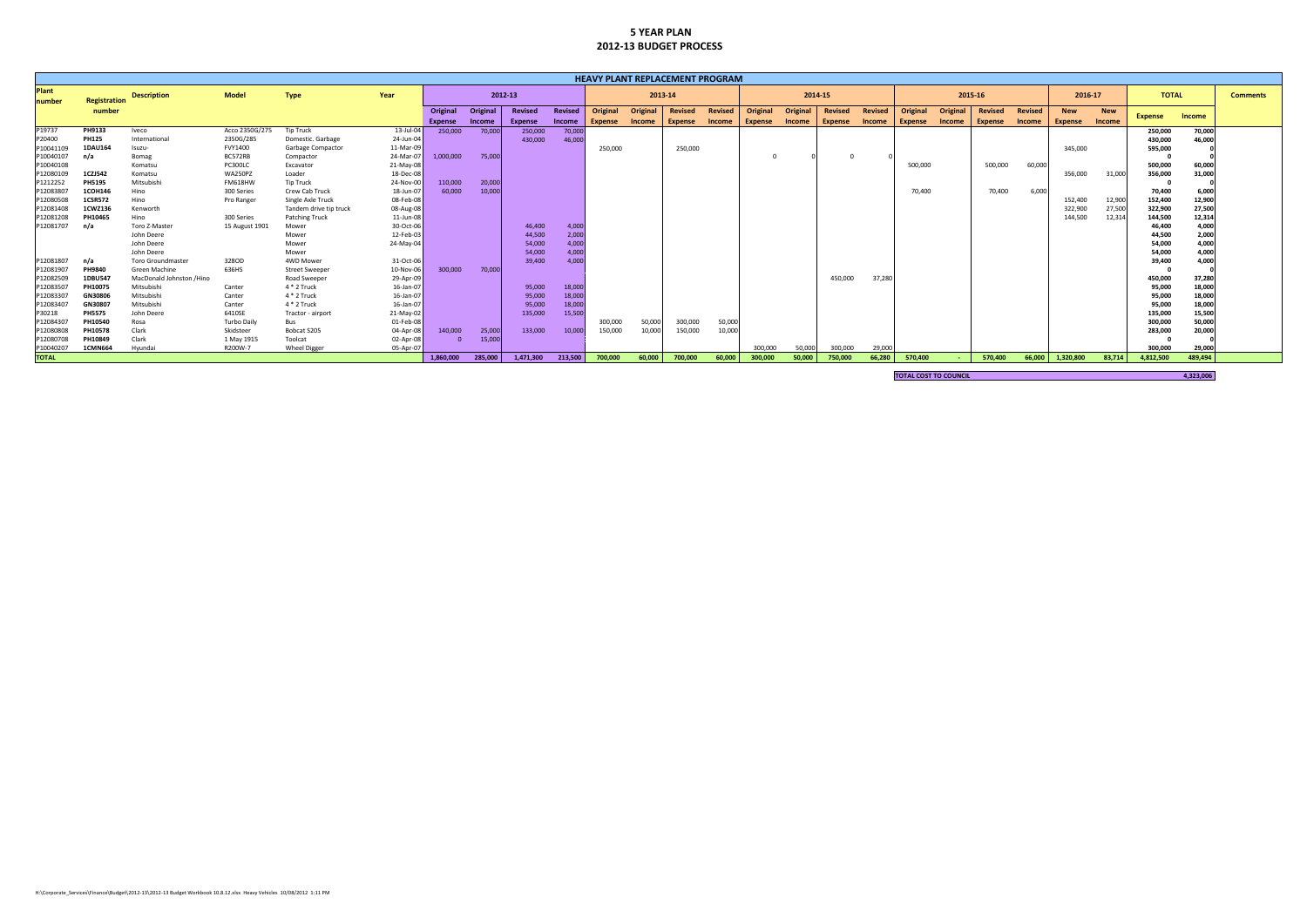|                          | <b>PLAYGROUND EQUIPMENT</b> |              |                |                 |                |                 |                         |          |                |            |              |                 |  |  |  |
|--------------------------|-----------------------------|--------------|----------------|-----------------|----------------|-----------------|-------------------------|----------|----------------|------------|--------------|-----------------|--|--|--|
| Location                 | <b>Equipment</b>            | 2012-13      |                |                 | 2013-14        |                 | 2014-15                 |          | 2015-16        | 2016-17    | <b>TOTAL</b> | <b>Comments</b> |  |  |  |
|                          |                             | Original     | <b>Revised</b> | <b>Original</b> | <b>Revised</b> | <b>Original</b> | <b>Revised</b>          | Original | <b>Revised</b> | <b>New</b> | 2012-17      |                 |  |  |  |
| Lions Park               | Replace equipment           |              |                |                 |                | 0               |                         |          |                | 50,000     | 50,000       |                 |  |  |  |
| <b>SH Aquatic Centre</b> | Replace equipment           | $\Omega$     |                |                 |                | 0               | 0                       | 50,000   | 50,000         |            | 50,000       |                 |  |  |  |
| Shay Gap park 1          | Replace equipment           |              |                |                 |                | 0               | 0                       | 50,000   | 50,000         |            | 50,000       |                 |  |  |  |
| Daylesford park          | Replace equipment           | $\Omega$     |                |                 |                | 0               |                         |          |                | 50,000     | 50,000       |                 |  |  |  |
|                          |                             |              |                |                 |                |                 |                         |          |                |            |              |                 |  |  |  |
| <b>TOTAL</b>             | 1111446                     | $\mathbf{0}$ | Οl             | $\bf{0}$        |                | $\mathbf{0}$    | $\overline{\mathbf{0}}$ | 100,000  | 100,000        | 100,000    | 200,000      |                 |  |  |  |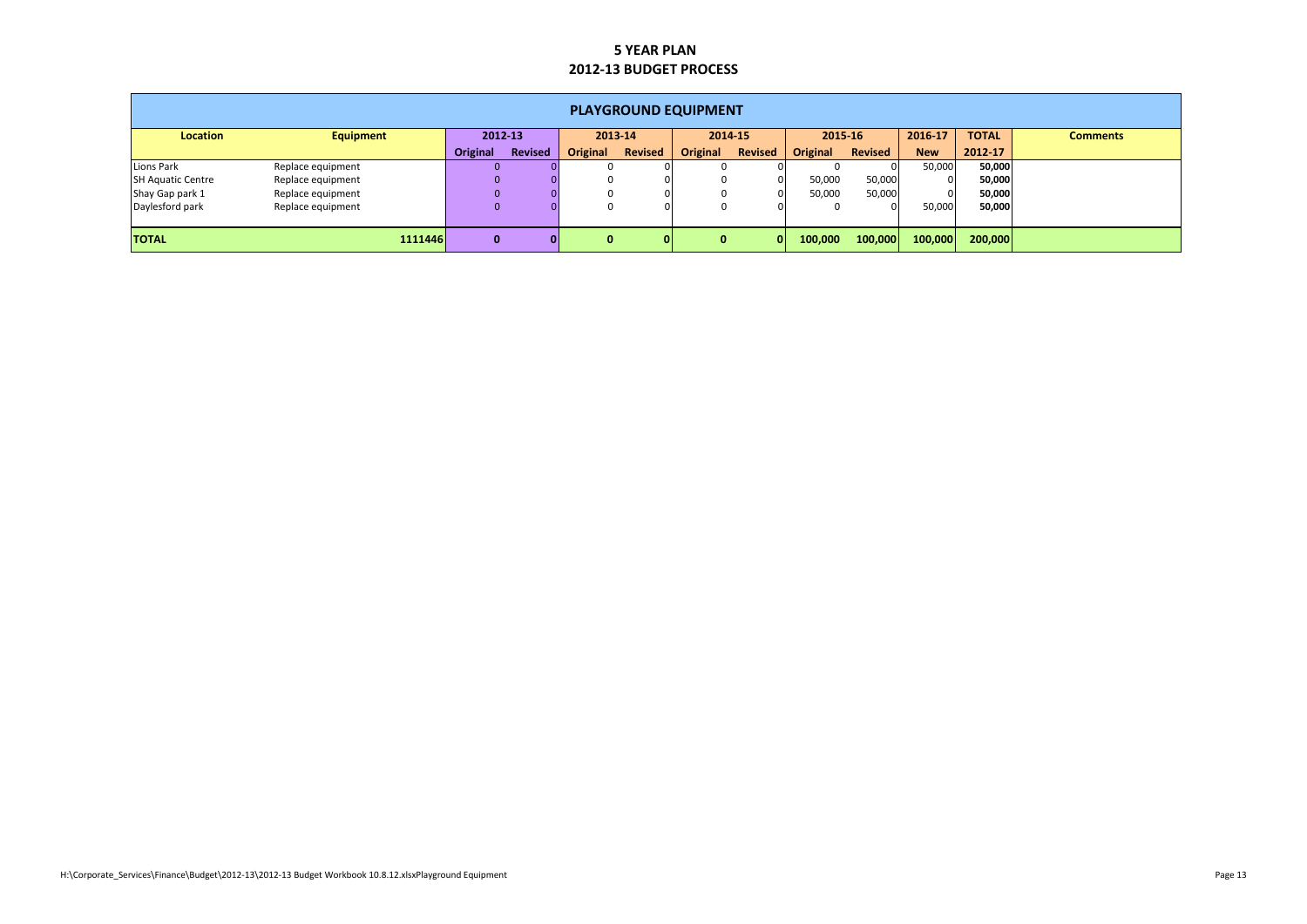|                                              | <b>BUILDING MAINTENANCE PROGRAM</b>              |                               |                |                  |                |                            |                |                 |                |                |                  |                                              |  |  |
|----------------------------------------------|--------------------------------------------------|-------------------------------|----------------|------------------|----------------|----------------------------|----------------|-----------------|----------------|----------------|------------------|----------------------------------------------|--|--|
| <b>Type</b>                                  | <b>Location</b>                                  |                               | 2012-13        | 2013-14          |                | 2014-15                    |                | 2015-16         |                | 2016-17        | <b>TOTAL</b>     | <b>Comments</b>                              |  |  |
|                                              |                                                  | Original                      | <b>Revised</b> | <b>Original</b>  | <b>Revised</b> | <b>Original</b>            | <b>Revised</b> | <b>Original</b> | <b>Revised</b> | <b>New</b>     | 2012-17          |                                              |  |  |
| Sporting                                     | Colin Matheson Clubrooms                         | $\mathbf{0}$                  |                | 0                |                | $\Omega$                   |                | 10,000          |                |                |                  |                                              |  |  |
| Sporting                                     | Marie Marland Oval - Diamond 1                   |                               |                |                  |                |                            | 0              | 0               |                |                |                  |                                              |  |  |
| Sporting                                     | Marie Marland Oval - Diamond 2                   |                               |                |                  |                |                            | 0              | 10,000          |                |                |                  |                                              |  |  |
| Sporting                                     | Soccer                                           |                               |                |                  |                |                            | $\Omega$       | 10,000          |                |                |                  |                                              |  |  |
| Sporting                                     | Tennis and Canine Club<br>Faye Gladstone Netball |                               |                |                  |                |                            |                | O               |                |                |                  |                                              |  |  |
| Sporting<br>Sporting                         | <b>MPRC</b>                                      | $\Omega$                      |                |                  |                |                            |                |                 |                |                |                  |                                              |  |  |
| Sporting                                     | <b>Racecourse Buildings</b>                      | $\Omega$                      |                | O                |                | $\Omega$                   |                | 0               |                |                |                  |                                              |  |  |
| Sporting                                     | PH Sportsgrounds Building mtc                    | $\mathbf{0}$                  | 35,000         | 0                | 35,000         | $\mathbf 0$                | 35,000         | 0               | 35,000         | 35,000         |                  | 175,000 Currently all in a single account.   |  |  |
| Sporting                                     | SH Sportsgrounds Building mtc                    | $\mathbf{0}$                  | 25,000         | $\mathbf 0$      | 25,000         | $\mathbf 0$                | 25,000         | $\Omega$        | 25,000         | 25,000         |                  | 125,000 Currently all in a single account.   |  |  |
| <b>Sub-Total</b>                             |                                                  | $\boldsymbol{0}$              | 60,000         | $\boldsymbol{0}$ | 60,000         | $\boldsymbol{o}$           | 60,000         | 30,000          | 60,000         | 60,000         | 300,000          |                                              |  |  |
|                                              |                                                  |                               |                |                  |                |                            |                |                 |                |                |                  |                                              |  |  |
| <b>Staff Housing</b>                         | Airport House 10                                 | $\mathbf{0}$                  | 5,500          | 0                | 5,500          | 0                          | 5,500          | 0               | 5,500          | 5,500          |                  | 27,500 Budgets insufficient for water rates, |  |  |
|                                              |                                                  |                               |                |                  |                |                            |                |                 |                |                |                  | a/c, pest, water use, utilities              |  |  |
|                                              |                                                  |                               |                |                  |                |                            |                |                 |                |                |                  | reimbursement and incidentals                |  |  |
|                                              |                                                  |                               |                |                  |                |                            |                |                 |                |                |                  |                                              |  |  |
| <b>Staff Housing</b>                         | Airport House 12                                 | $\mathbf 0$                   | 5,500          | 0                | 5,500          | 0                          | 5,500          | 0               | 5,500          | 5,500          | 27,500           |                                              |  |  |
| <b>Staff Housing</b>                         | Ashburton Cres 8A                                | $\Omega$                      | 5,500          | 0                | 5,500          | $\mathbf 0$                | 5,500          | 0               | 5,500          | 5,500          | 27,500           |                                              |  |  |
| <b>Staff Housing</b>                         | <b>Ashburton Cres 8B</b>                         | 0                             | 5,500          | 0                | 5,500          | 0                          | 5,500          | 0               | 5,500          | 5,500          | 27,500           |                                              |  |  |
| <b>Staff Housing</b>                         | Athol Street 115                                 | 0                             | 5,500<br>5,500 | 0<br>0           | 5,500          | $\mathbf 0$                | 5,500          | 0               | 5,500          | 5,500          | 27,500           |                                              |  |  |
| <b>Staff Housing</b>                         | Craig Street 1<br>Counihan Street                | $\mathbf{0}$                  | 6,500          | 0                | 5,500<br>6,500 | $\mathbf 0$<br>$\mathbf 0$ | 5,500<br>6,500 | 0<br>5,000      | 5,500<br>6,500 | 5,500<br>6,500 | 27,500           | 32,500 Additional allocated due to increased |  |  |
| <b>Staff Housing</b>                         |                                                  | $\mathbf{0}$                  |                |                  |                |                            |                |                 |                |                |                  | water usage                                  |  |  |
| <b>Staff Housing</b>                         | Frisby Court 1                                   | $\pmb{0}$                     | 5,500          | 0                | 5,500          | 0                          | 5,500          | 0               | 5,500          | 5,500          | 27,500           |                                              |  |  |
| <b>Staff Housing</b>                         | Goode Street 14                                  | $\mathbf{0}$                  | 6,500          | 0                | 6,500          | 0                          | 6,500          | 0               | 6,500          | 6,500          |                  | 32,500 Additional allocated due to increased |  |  |
|                                              |                                                  |                               |                |                  |                |                            |                |                 |                |                |                  | water usage                                  |  |  |
| <b>Staff Housing</b>                         | <b>Gratwick Street 29A</b>                       | $\mathbf 0$                   | 5,500          | 0                | 5,500          | 0                          | 5,500          | 0               | 5,500          | 5,500          | 27,500           |                                              |  |  |
| <b>Staff Housing</b>                         | <b>Gratwick Street 29B</b>                       | 0                             | 5,500          | 0                | 5,500          | $\Omega$                   | 5,500          | 0               | 5,500          | 5,500          | 27,500           |                                              |  |  |
| <b>Staff Housing</b>                         | Janice Way 12                                    | $\Omega$                      | 5,500          | 0                | 5,500          | $\Omega$                   | 5,500          | 0               | 5,500          | 5,500          | 27,500           |                                              |  |  |
| <b>Staff Housing</b>                         | Janice Way 4                                     | O                             | 5,500          | O                | 5,500          | $\Omega$                   | 5,500          | 0               | 5,500          | 5,500          | 27,500           |                                              |  |  |
| <b>Staff Housing</b>                         | Kabbarli loop 4B                                 |                               | 5,500          |                  | 5,500          |                            | 5,500          | <sup>0</sup>    | 5,500          | 5,500          | 27,500           |                                              |  |  |
| <b>Staff Housing</b>                         | Koolama Cres 14                                  |                               | 5,500          |                  | 5,500          |                            | 5,500          | 0               | 5,500          | 5,500          | 27,500           |                                              |  |  |
| <b>Staff Housing</b>                         | Leake Street 1                                   |                               | 5,500          |                  | 5,500          |                            | 5,500          |                 | 5,500          | 5,500          | 27,500           |                                              |  |  |
| <b>Staff Housing</b>                         | Logue Court 18                                   | $\mathbf{0}$                  | 5,500          | 0                | 5,500          | 0                          | 5,500          | 0               | 5,500          | 5,500          | 27,500           |                                              |  |  |
| <b>Staff Housing</b>                         | Lukis Street 57A                                 | $\mathbf 0$<br>$\overline{0}$ | 5,500          | 0<br>0           | 5,500          | 0<br>0                     | 5,500          | 0               | 5,500          | 5,500          | 27,500           |                                              |  |  |
| <b>Staff Housing</b><br><b>Staff Housing</b> | Lukis Street 57B<br>McGregor St 11A              | 0                             | 5,500<br>5,500 | 0                | 5,500<br>5,500 | 0                          | 5,500<br>5,500 | 0<br>0          | 5,500<br>5,500 | 5,500<br>5,500 | 27,500<br>27,500 |                                              |  |  |
| <b>Staff Housing</b>                         | McGregor St 11B                                  | $\overline{0}$                | 5,500          | 0                | 5,500          | $\Omega$                   | 5,500          | 0               | 5,500          | 5,500          | 27,500           |                                              |  |  |
| <b>Staff Housing</b>                         | Mitchie Cres 3                                   | $\overline{0}$                | 5,500          | 0                | 5,500          | $\Omega$                   | 5,500          | 10,000          | 5,500          | 5,500          | 27,500           |                                              |  |  |
| <b>Staff Housing</b>                         | Morgan Street Unit 1, 52                         | 2,000                         | 4,000          | 2,000            | 4,000          | 3,000                      | 4,000          | 3,000           | 4,000          | 4,000          | 20,000           |                                              |  |  |
| <b>Staff Housing</b>                         | Morgan Street Unit 2, 52                         | 2,000                         | 4,000          | 2,000            | 4,000          | 3,000                      | 4,000          | 3,000           | 4,000          | 4,000          | 20,000           |                                              |  |  |
| <b>Staff Housing</b>                         | Morgan Street Unit 3, 52                         | 2,000                         | 4,000          | 2,000            | 4,000          | 3,000                      | 4,000          | 3,000           | 4,000          | 4,000          | 20,000           |                                              |  |  |
| <b>Staff Housing</b>                         | Morgan Street Unit 4, 52                         | 2,000                         | 4,000          | 2,000            | 4,000          | 3,000                      | 4,000          | 3,000           | 4,000          | 4,000          | 20,000           |                                              |  |  |
| <b>Staff Housing</b>                         | Morgan Street Unit 5, 52                         | 2,000                         | 4,000          | 2,000            | 4,000          | 3,000                      | 4,000          | 3,000           | 4,000          | 4,000          | 20,000           |                                              |  |  |
| <b>Staff Housing</b>                         | Morgan Street Unit 6, 52                         | 2,000                         | 4,000          | 2,000            | 4,000          | 3,000                      | 4,000          | 3,000           | 4,000          | 4,000          | 20,000           |                                              |  |  |
| <b>Staff Housing</b>                         | Morgan Street Unit 7, 52                         | 2,000                         | 4,000          | 2,000            | 4,000          | 3,000                      | 4,000          | 3,000           | 4,000          | 4,000          | 20,000           |                                              |  |  |
| <b>Staff Housing</b>                         | Morgan Street Unit 8, 52                         | 2,000                         | 4,000          | 2,000            | 4,000          | 3,000                      | 4,000          | 3,000           | 4,000          | 4,000          | 20,000           |                                              |  |  |
|                                              | Moseley St 32                                    |                               |                |                  |                |                            |                |                 |                |                |                  | Additional allocated due to increased        |  |  |
| <b>Staff Housing</b>                         |                                                  | $\boldsymbol{0}$              | 6,500          | 0                | 6,500          | 0                          | 6,500          | 0               | 6,500          | 6,500          |                  | 32,500 water usage                           |  |  |
| <b>Staff Housing</b>                         | Robinson St 26                                   | $\mathbf{0}$                  | 5,500          | 0                | 5,500          | 0                          | 5,500          | 0               | 5,500          | 5,500          | 27,500           | Additional allocated due to increased        |  |  |
| <b>Staff Housing</b>                         | Sutherland St 82                                 | $\mathbf{0}$                  | 6,500          | 0                | 6,500          | 0                          | 6,500          | 6,000           | 6,500          | 6,500          |                  | 32,500 water usage                           |  |  |
|                                              |                                                  |                               |                |                  |                |                            |                |                 |                |                |                  | Additional allocated due to increased        |  |  |
| <b>Staff Housing</b>                         | Sutherland St 85                                 | $\mathbf{0}$                  | 6,500          | 0                | 6,500          | 0                          | 6,500          | 4,000           | 6,500          | 6,500          |                  | 32,500 water usage                           |  |  |
| <b>Staff Housing</b>                         | Sutherland St 96                                 | $\pmb{0}$                     | 5,500          | 0                | 5,500          | 0                          | 5,500          | 0               | 5,500          | 5,500          | 27,500           |                                              |  |  |
| <b>Staff Housing</b>                         | Wangara Cres 1/13                                | $\mathbf{0}$                  | 5,500          | 0                | 5,500          | $\pmb{0}$                  | 5,500          | 0               | 5,500          | 5,500          | 27,500           |                                              |  |  |
| <b>Staff Housing</b>                         | Wangara Cres 2/13                                | $\overline{0}$                | 5,500          | 0                | 5,500          | $\mathbf 0$                | 5,500          | 0               | 5,500          | 5,500          | 27,500           |                                              |  |  |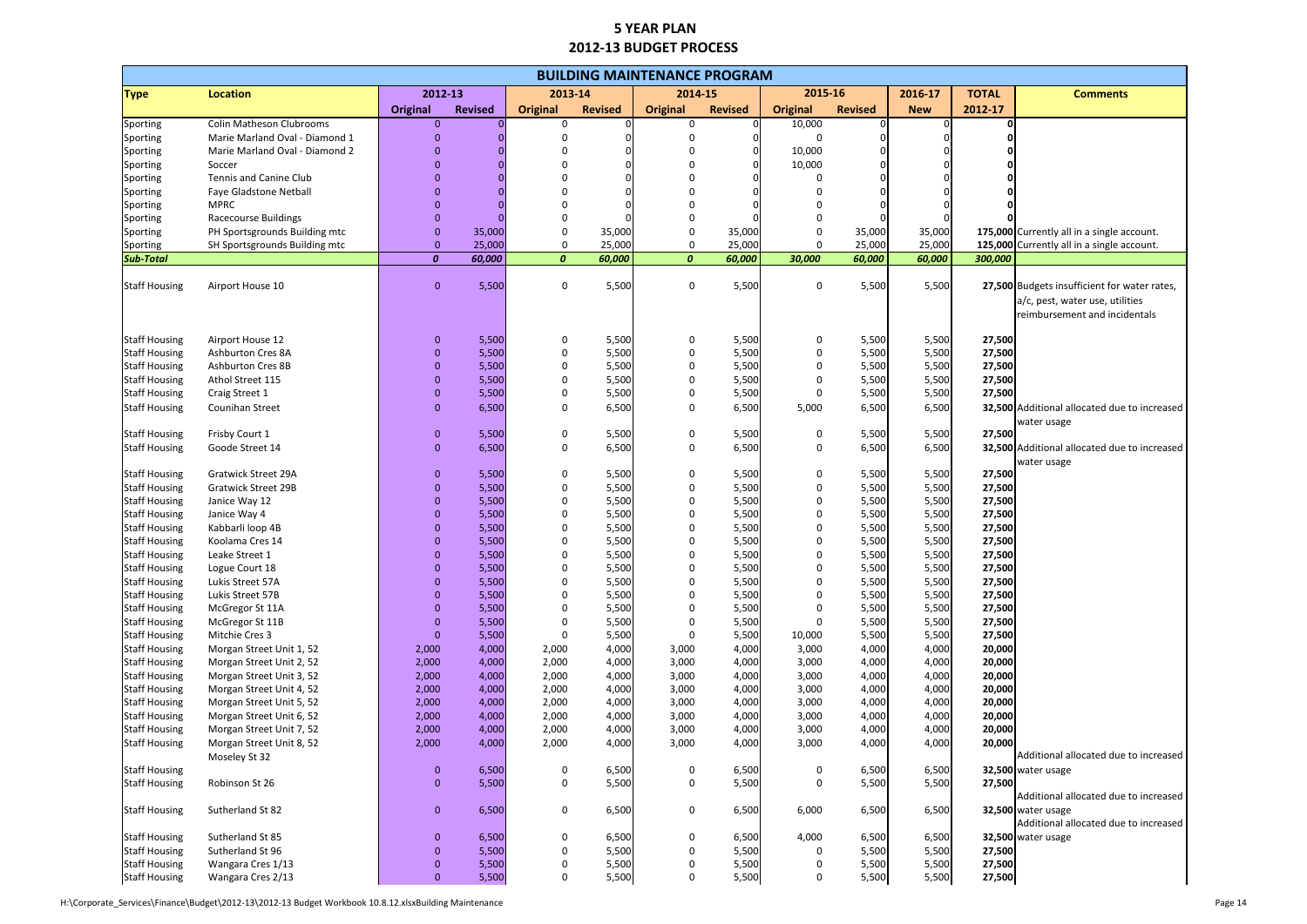| 2015-16<br><b>Type</b><br><b>Location</b><br>2012-13<br>2013-14<br>2014-15<br>2016-17<br><b>TOTAL</b><br><b>Comments</b><br><b>Revised</b><br>2012-17<br><b>Original</b><br><b>Revised</b><br><b>Original</b><br><b>Revised</b><br><b>Original</b><br><b>Revised</b><br>Original<br><b>New</b><br>5,500<br>Wangara Cres 3/13<br>$\mathbf{0}$<br>5,500<br>0<br>5,500<br>5,500<br>5,500<br>27,500<br>0<br>0<br>4,000<br>4,000<br>4,000<br>4,000<br>20,000<br>New Airport 2<br>2,000<br>2,000<br>2,000<br>4,000<br>2,000<br>4,000<br>2,000<br>4,000<br>2,000<br>4,000<br>4,000<br>20,000<br>New Airport 3<br>2,000<br>4,000<br>2,000<br>4,000<br>4,000<br>4,000<br>2,000<br>4,000<br>2,000<br>2,000<br>4,000<br>2,000<br>20,000<br>New Airport 4<br>$\boldsymbol{0}$<br>$\boldsymbol{o}$<br>$\boldsymbol{0}$<br>$\boldsymbol{o}$<br>$\boldsymbol{0}$<br>214,000<br>$\boldsymbol{0}$<br>$\boldsymbol{0}$<br>$\boldsymbol{0}$<br>$\boldsymbol{o}$<br>Toilets<br>Community Park (Cemetery Beach)<br>2,500<br>2,500<br>2,500<br>2,500<br>2,500<br>2,500<br>2,500<br>2,500<br>2,500<br>12,500<br>2,500<br>2,500<br>2,500<br>2,500<br><b>Toilets</b><br>Port Hedland Race Club<br>2,500<br>2,500<br>2,500<br>2,500<br>2,500<br>12,500<br>2,500<br>2,500<br>2,500<br>2,500<br>2,500<br>2,500<br>2,500<br>2,500<br>12,500<br><b>Toilets</b><br>Pretty Pool<br>2,500<br>2,500<br>2,500<br>2,500<br>2,500<br>2,500<br>2,500<br><b>Toilets</b><br>Daylesford Park<br>2,500<br>2,500<br>2,500<br>12,500<br>2,500<br>2,500<br><b>Toilets</b><br>2,500<br>2,500<br>2,500<br>2,500<br>2,500<br>2,500<br>12,500<br><b>Civic Centre Gardens</b><br>2,500<br>2,500<br>2,500<br>2,500<br>2,500<br>2,500<br>12,500<br><b>Toilets</b><br><b>Wedge Street</b><br>2,500<br>2,500<br>2,500<br>2,500<br>2,500<br>2,500<br>2,500<br>2,500<br><b>Toilets</b><br>2,500<br>2,500<br>2,500<br>2,500<br>2,500<br>12,500<br>Port Hedland Boat Ramp<br>2,500<br>2,500<br><b>Toilets</b><br>Soccer Oval (Skate Park) PH<br>2,500<br>2,500<br>2,500<br>2,500<br>2,500<br>2,500<br>12,500<br>2,500<br>2,500<br>2,500<br>2,500<br>2,500<br><b>Toilets</b><br>Finucane Island Boat Ramp<br>2,500<br>2,500<br>2,500<br>2,500<br>2,500<br>12,500<br>2,500<br>2,500<br>Toilets<br>Koombana<br>2,500<br>2,500<br>2,500<br>2,500<br>2,500<br>2,500<br>12,500<br>2,500<br>2,500<br>2,500<br>2,500<br>2,500<br>2,500<br>12,500<br><b>Toilets</b><br>Marrapikurinya Park (Richardson st)<br>2,500<br>2,500<br>2,500<br>2,500<br>2,500<br>2,500<br>2,500<br>2,500<br>2,500<br>12,500<br><b>Toilets</b><br>Shay Gap Park<br>2,500<br>2,500<br>2,500<br>2,500<br><b>Sub-Total</b><br>30,000<br>30,000<br>30,000<br>30,000<br>30,000<br>30,000<br>30,000<br>150,000<br>30,000<br>30,000<br>Len Taplin<br>8,000<br>8,000<br>8,000<br>12,000<br>8,000<br>8,000<br>12,000<br>12,000<br>44,000<br>12,000<br>Commercial<br>YIC<br>5,000<br>8,000<br>8,000<br>5,000<br>8,000<br>28,000 Vandalism<br>5,000<br>8,000<br>5,000<br>8,000<br>Commercial<br>5,000<br>5,000<br><b>Courthouse Art Gallery</b><br>5,000<br>15,000<br>5,000<br>5,000<br>5,000<br>5,000<br>5,000<br>25,000 Repair white ant damage, painting<br>Commercial<br>5,000<br>25,000<br>5,000<br>5,000<br>5,000<br>5,000<br>5,000<br>Commercial<br><b>PH Visitor Centre</b><br>5,000<br>5,000<br>5,000<br>10,000<br>10,000<br>Andrew McLaughlin<br>10,000<br>10,000<br>10,000<br>Commercial<br>$\Omega$<br>$\mathbf{0}$<br>0<br>0<br>10,000<br>60,000<br>60,000<br>55,000<br>60,000<br>$\Omega$<br>60,000<br>$\mathbf 0$<br>Commercial<br>Civic Centre<br>$\Omega$<br>$\mathbf 0$<br>60,000<br>PH Library<br>2,000<br>2,000<br>2,000<br>2,000<br>Commercial<br>$\mathbf{0}$<br>$\Omega$<br>2,000<br>0<br>2,000<br>0<br>$\mathbf{0}$<br>7,000<br>7,000<br>7,000<br>7,000<br>SH Library<br>$\mathbf{0}$<br>7,000<br>$\Omega$<br>7,000<br>Commercial<br>$\mathbf{0}$<br><b>Sub-Total</b><br>23,000<br>201,000<br>23,000<br>110,000<br>23,000<br>109,000<br>109,000<br>23,000<br>109,000<br>109,000<br><b>TOTAL</b><br>53,000<br>414,000<br>53,000<br>199,000<br>53,000<br>199,000<br>83,000<br>199,000<br>199,000<br>651,000 |                      | <b>BUILDING MAINTENANCE PROGRAM</b> |  |  |  |  |  |  |  |  |  |  |  |  |  |
|------------------------------------------------------------------------------------------------------------------------------------------------------------------------------------------------------------------------------------------------------------------------------------------------------------------------------------------------------------------------------------------------------------------------------------------------------------------------------------------------------------------------------------------------------------------------------------------------------------------------------------------------------------------------------------------------------------------------------------------------------------------------------------------------------------------------------------------------------------------------------------------------------------------------------------------------------------------------------------------------------------------------------------------------------------------------------------------------------------------------------------------------------------------------------------------------------------------------------------------------------------------------------------------------------------------------------------------------------------------------------------------------------------------------------------------------------------------------------------------------------------------------------------------------------------------------------------------------------------------------------------------------------------------------------------------------------------------------------------------------------------------------------------------------------------------------------------------------------------------------------------------------------------------------------------------------------------------------------------------------------------------------------------------------------------------------------------------------------------------------------------------------------------------------------------------------------------------------------------------------------------------------------------------------------------------------------------------------------------------------------------------------------------------------------------------------------------------------------------------------------------------------------------------------------------------------------------------------------------------------------------------------------------------------------------------------------------------------------------------------------------------------------------------------------------------------------------------------------------------------------------------------------------------------------------------------------------------------------------------------------------------------------------------------------------------------------------------------------------------------------------------------------------------------------------------------------------------------------------------------------------------------------------------------------------------------------------------------------------------------------------------------------------------------------------------------------------------------------------------------------------------------------------------------------------------------------------------------------------------------------------------------------------------------------------------------------------------------------------------------------------------------------------------------------------------------------------------------------------------------------------------------------------------------------------------------------------------------------------------------------------------------------------------------------------------------------------------------------------------------------|----------------------|-------------------------------------|--|--|--|--|--|--|--|--|--|--|--|--|--|
|                                                                                                                                                                                                                                                                                                                                                                                                                                                                                                                                                                                                                                                                                                                                                                                                                                                                                                                                                                                                                                                                                                                                                                                                                                                                                                                                                                                                                                                                                                                                                                                                                                                                                                                                                                                                                                                                                                                                                                                                                                                                                                                                                                                                                                                                                                                                                                                                                                                                                                                                                                                                                                                                                                                                                                                                                                                                                                                                                                                                                                                                                                                                                                                                                                                                                                                                                                                                                                                                                                                                                                                                                                                                                                                                                                                                                                                                                                                                                                                                                                                                                                                              |                      |                                     |  |  |  |  |  |  |  |  |  |  |  |  |  |
|                                                                                                                                                                                                                                                                                                                                                                                                                                                                                                                                                                                                                                                                                                                                                                                                                                                                                                                                                                                                                                                                                                                                                                                                                                                                                                                                                                                                                                                                                                                                                                                                                                                                                                                                                                                                                                                                                                                                                                                                                                                                                                                                                                                                                                                                                                                                                                                                                                                                                                                                                                                                                                                                                                                                                                                                                                                                                                                                                                                                                                                                                                                                                                                                                                                                                                                                                                                                                                                                                                                                                                                                                                                                                                                                                                                                                                                                                                                                                                                                                                                                                                                              |                      |                                     |  |  |  |  |  |  |  |  |  |  |  |  |  |
|                                                                                                                                                                                                                                                                                                                                                                                                                                                                                                                                                                                                                                                                                                                                                                                                                                                                                                                                                                                                                                                                                                                                                                                                                                                                                                                                                                                                                                                                                                                                                                                                                                                                                                                                                                                                                                                                                                                                                                                                                                                                                                                                                                                                                                                                                                                                                                                                                                                                                                                                                                                                                                                                                                                                                                                                                                                                                                                                                                                                                                                                                                                                                                                                                                                                                                                                                                                                                                                                                                                                                                                                                                                                                                                                                                                                                                                                                                                                                                                                                                                                                                                              | <b>Staff Housing</b> |                                     |  |  |  |  |  |  |  |  |  |  |  |  |  |
|                                                                                                                                                                                                                                                                                                                                                                                                                                                                                                                                                                                                                                                                                                                                                                                                                                                                                                                                                                                                                                                                                                                                                                                                                                                                                                                                                                                                                                                                                                                                                                                                                                                                                                                                                                                                                                                                                                                                                                                                                                                                                                                                                                                                                                                                                                                                                                                                                                                                                                                                                                                                                                                                                                                                                                                                                                                                                                                                                                                                                                                                                                                                                                                                                                                                                                                                                                                                                                                                                                                                                                                                                                                                                                                                                                                                                                                                                                                                                                                                                                                                                                                              | <b>Staff Housing</b> |                                     |  |  |  |  |  |  |  |  |  |  |  |  |  |
|                                                                                                                                                                                                                                                                                                                                                                                                                                                                                                                                                                                                                                                                                                                                                                                                                                                                                                                                                                                                                                                                                                                                                                                                                                                                                                                                                                                                                                                                                                                                                                                                                                                                                                                                                                                                                                                                                                                                                                                                                                                                                                                                                                                                                                                                                                                                                                                                                                                                                                                                                                                                                                                                                                                                                                                                                                                                                                                                                                                                                                                                                                                                                                                                                                                                                                                                                                                                                                                                                                                                                                                                                                                                                                                                                                                                                                                                                                                                                                                                                                                                                                                              | <b>Staff Housing</b> |                                     |  |  |  |  |  |  |  |  |  |  |  |  |  |
|                                                                                                                                                                                                                                                                                                                                                                                                                                                                                                                                                                                                                                                                                                                                                                                                                                                                                                                                                                                                                                                                                                                                                                                                                                                                                                                                                                                                                                                                                                                                                                                                                                                                                                                                                                                                                                                                                                                                                                                                                                                                                                                                                                                                                                                                                                                                                                                                                                                                                                                                                                                                                                                                                                                                                                                                                                                                                                                                                                                                                                                                                                                                                                                                                                                                                                                                                                                                                                                                                                                                                                                                                                                                                                                                                                                                                                                                                                                                                                                                                                                                                                                              | <b>Staff Housing</b> |                                     |  |  |  |  |  |  |  |  |  |  |  |  |  |
|                                                                                                                                                                                                                                                                                                                                                                                                                                                                                                                                                                                                                                                                                                                                                                                                                                                                                                                                                                                                                                                                                                                                                                                                                                                                                                                                                                                                                                                                                                                                                                                                                                                                                                                                                                                                                                                                                                                                                                                                                                                                                                                                                                                                                                                                                                                                                                                                                                                                                                                                                                                                                                                                                                                                                                                                                                                                                                                                                                                                                                                                                                                                                                                                                                                                                                                                                                                                                                                                                                                                                                                                                                                                                                                                                                                                                                                                                                                                                                                                                                                                                                                              |                      |                                     |  |  |  |  |  |  |  |  |  |  |  |  |  |
|                                                                                                                                                                                                                                                                                                                                                                                                                                                                                                                                                                                                                                                                                                                                                                                                                                                                                                                                                                                                                                                                                                                                                                                                                                                                                                                                                                                                                                                                                                                                                                                                                                                                                                                                                                                                                                                                                                                                                                                                                                                                                                                                                                                                                                                                                                                                                                                                                                                                                                                                                                                                                                                                                                                                                                                                                                                                                                                                                                                                                                                                                                                                                                                                                                                                                                                                                                                                                                                                                                                                                                                                                                                                                                                                                                                                                                                                                                                                                                                                                                                                                                                              | <b>Sub-Total</b>     |                                     |  |  |  |  |  |  |  |  |  |  |  |  |  |
|                                                                                                                                                                                                                                                                                                                                                                                                                                                                                                                                                                                                                                                                                                                                                                                                                                                                                                                                                                                                                                                                                                                                                                                                                                                                                                                                                                                                                                                                                                                                                                                                                                                                                                                                                                                                                                                                                                                                                                                                                                                                                                                                                                                                                                                                                                                                                                                                                                                                                                                                                                                                                                                                                                                                                                                                                                                                                                                                                                                                                                                                                                                                                                                                                                                                                                                                                                                                                                                                                                                                                                                                                                                                                                                                                                                                                                                                                                                                                                                                                                                                                                                              |                      |                                     |  |  |  |  |  |  |  |  |  |  |  |  |  |
|                                                                                                                                                                                                                                                                                                                                                                                                                                                                                                                                                                                                                                                                                                                                                                                                                                                                                                                                                                                                                                                                                                                                                                                                                                                                                                                                                                                                                                                                                                                                                                                                                                                                                                                                                                                                                                                                                                                                                                                                                                                                                                                                                                                                                                                                                                                                                                                                                                                                                                                                                                                                                                                                                                                                                                                                                                                                                                                                                                                                                                                                                                                                                                                                                                                                                                                                                                                                                                                                                                                                                                                                                                                                                                                                                                                                                                                                                                                                                                                                                                                                                                                              |                      |                                     |  |  |  |  |  |  |  |  |  |  |  |  |  |
|                                                                                                                                                                                                                                                                                                                                                                                                                                                                                                                                                                                                                                                                                                                                                                                                                                                                                                                                                                                                                                                                                                                                                                                                                                                                                                                                                                                                                                                                                                                                                                                                                                                                                                                                                                                                                                                                                                                                                                                                                                                                                                                                                                                                                                                                                                                                                                                                                                                                                                                                                                                                                                                                                                                                                                                                                                                                                                                                                                                                                                                                                                                                                                                                                                                                                                                                                                                                                                                                                                                                                                                                                                                                                                                                                                                                                                                                                                                                                                                                                                                                                                                              |                      |                                     |  |  |  |  |  |  |  |  |  |  |  |  |  |
|                                                                                                                                                                                                                                                                                                                                                                                                                                                                                                                                                                                                                                                                                                                                                                                                                                                                                                                                                                                                                                                                                                                                                                                                                                                                                                                                                                                                                                                                                                                                                                                                                                                                                                                                                                                                                                                                                                                                                                                                                                                                                                                                                                                                                                                                                                                                                                                                                                                                                                                                                                                                                                                                                                                                                                                                                                                                                                                                                                                                                                                                                                                                                                                                                                                                                                                                                                                                                                                                                                                                                                                                                                                                                                                                                                                                                                                                                                                                                                                                                                                                                                                              |                      |                                     |  |  |  |  |  |  |  |  |  |  |  |  |  |
|                                                                                                                                                                                                                                                                                                                                                                                                                                                                                                                                                                                                                                                                                                                                                                                                                                                                                                                                                                                                                                                                                                                                                                                                                                                                                                                                                                                                                                                                                                                                                                                                                                                                                                                                                                                                                                                                                                                                                                                                                                                                                                                                                                                                                                                                                                                                                                                                                                                                                                                                                                                                                                                                                                                                                                                                                                                                                                                                                                                                                                                                                                                                                                                                                                                                                                                                                                                                                                                                                                                                                                                                                                                                                                                                                                                                                                                                                                                                                                                                                                                                                                                              |                      |                                     |  |  |  |  |  |  |  |  |  |  |  |  |  |
|                                                                                                                                                                                                                                                                                                                                                                                                                                                                                                                                                                                                                                                                                                                                                                                                                                                                                                                                                                                                                                                                                                                                                                                                                                                                                                                                                                                                                                                                                                                                                                                                                                                                                                                                                                                                                                                                                                                                                                                                                                                                                                                                                                                                                                                                                                                                                                                                                                                                                                                                                                                                                                                                                                                                                                                                                                                                                                                                                                                                                                                                                                                                                                                                                                                                                                                                                                                                                                                                                                                                                                                                                                                                                                                                                                                                                                                                                                                                                                                                                                                                                                                              |                      |                                     |  |  |  |  |  |  |  |  |  |  |  |  |  |
|                                                                                                                                                                                                                                                                                                                                                                                                                                                                                                                                                                                                                                                                                                                                                                                                                                                                                                                                                                                                                                                                                                                                                                                                                                                                                                                                                                                                                                                                                                                                                                                                                                                                                                                                                                                                                                                                                                                                                                                                                                                                                                                                                                                                                                                                                                                                                                                                                                                                                                                                                                                                                                                                                                                                                                                                                                                                                                                                                                                                                                                                                                                                                                                                                                                                                                                                                                                                                                                                                                                                                                                                                                                                                                                                                                                                                                                                                                                                                                                                                                                                                                                              |                      |                                     |  |  |  |  |  |  |  |  |  |  |  |  |  |
|                                                                                                                                                                                                                                                                                                                                                                                                                                                                                                                                                                                                                                                                                                                                                                                                                                                                                                                                                                                                                                                                                                                                                                                                                                                                                                                                                                                                                                                                                                                                                                                                                                                                                                                                                                                                                                                                                                                                                                                                                                                                                                                                                                                                                                                                                                                                                                                                                                                                                                                                                                                                                                                                                                                                                                                                                                                                                                                                                                                                                                                                                                                                                                                                                                                                                                                                                                                                                                                                                                                                                                                                                                                                                                                                                                                                                                                                                                                                                                                                                                                                                                                              |                      |                                     |  |  |  |  |  |  |  |  |  |  |  |  |  |
|                                                                                                                                                                                                                                                                                                                                                                                                                                                                                                                                                                                                                                                                                                                                                                                                                                                                                                                                                                                                                                                                                                                                                                                                                                                                                                                                                                                                                                                                                                                                                                                                                                                                                                                                                                                                                                                                                                                                                                                                                                                                                                                                                                                                                                                                                                                                                                                                                                                                                                                                                                                                                                                                                                                                                                                                                                                                                                                                                                                                                                                                                                                                                                                                                                                                                                                                                                                                                                                                                                                                                                                                                                                                                                                                                                                                                                                                                                                                                                                                                                                                                                                              |                      |                                     |  |  |  |  |  |  |  |  |  |  |  |  |  |
|                                                                                                                                                                                                                                                                                                                                                                                                                                                                                                                                                                                                                                                                                                                                                                                                                                                                                                                                                                                                                                                                                                                                                                                                                                                                                                                                                                                                                                                                                                                                                                                                                                                                                                                                                                                                                                                                                                                                                                                                                                                                                                                                                                                                                                                                                                                                                                                                                                                                                                                                                                                                                                                                                                                                                                                                                                                                                                                                                                                                                                                                                                                                                                                                                                                                                                                                                                                                                                                                                                                                                                                                                                                                                                                                                                                                                                                                                                                                                                                                                                                                                                                              |                      |                                     |  |  |  |  |  |  |  |  |  |  |  |  |  |
|                                                                                                                                                                                                                                                                                                                                                                                                                                                                                                                                                                                                                                                                                                                                                                                                                                                                                                                                                                                                                                                                                                                                                                                                                                                                                                                                                                                                                                                                                                                                                                                                                                                                                                                                                                                                                                                                                                                                                                                                                                                                                                                                                                                                                                                                                                                                                                                                                                                                                                                                                                                                                                                                                                                                                                                                                                                                                                                                                                                                                                                                                                                                                                                                                                                                                                                                                                                                                                                                                                                                                                                                                                                                                                                                                                                                                                                                                                                                                                                                                                                                                                                              |                      |                                     |  |  |  |  |  |  |  |  |  |  |  |  |  |
|                                                                                                                                                                                                                                                                                                                                                                                                                                                                                                                                                                                                                                                                                                                                                                                                                                                                                                                                                                                                                                                                                                                                                                                                                                                                                                                                                                                                                                                                                                                                                                                                                                                                                                                                                                                                                                                                                                                                                                                                                                                                                                                                                                                                                                                                                                                                                                                                                                                                                                                                                                                                                                                                                                                                                                                                                                                                                                                                                                                                                                                                                                                                                                                                                                                                                                                                                                                                                                                                                                                                                                                                                                                                                                                                                                                                                                                                                                                                                                                                                                                                                                                              |                      |                                     |  |  |  |  |  |  |  |  |  |  |  |  |  |
|                                                                                                                                                                                                                                                                                                                                                                                                                                                                                                                                                                                                                                                                                                                                                                                                                                                                                                                                                                                                                                                                                                                                                                                                                                                                                                                                                                                                                                                                                                                                                                                                                                                                                                                                                                                                                                                                                                                                                                                                                                                                                                                                                                                                                                                                                                                                                                                                                                                                                                                                                                                                                                                                                                                                                                                                                                                                                                                                                                                                                                                                                                                                                                                                                                                                                                                                                                                                                                                                                                                                                                                                                                                                                                                                                                                                                                                                                                                                                                                                                                                                                                                              |                      |                                     |  |  |  |  |  |  |  |  |  |  |  |  |  |
|                                                                                                                                                                                                                                                                                                                                                                                                                                                                                                                                                                                                                                                                                                                                                                                                                                                                                                                                                                                                                                                                                                                                                                                                                                                                                                                                                                                                                                                                                                                                                                                                                                                                                                                                                                                                                                                                                                                                                                                                                                                                                                                                                                                                                                                                                                                                                                                                                                                                                                                                                                                                                                                                                                                                                                                                                                                                                                                                                                                                                                                                                                                                                                                                                                                                                                                                                                                                                                                                                                                                                                                                                                                                                                                                                                                                                                                                                                                                                                                                                                                                                                                              |                      |                                     |  |  |  |  |  |  |  |  |  |  |  |  |  |
|                                                                                                                                                                                                                                                                                                                                                                                                                                                                                                                                                                                                                                                                                                                                                                                                                                                                                                                                                                                                                                                                                                                                                                                                                                                                                                                                                                                                                                                                                                                                                                                                                                                                                                                                                                                                                                                                                                                                                                                                                                                                                                                                                                                                                                                                                                                                                                                                                                                                                                                                                                                                                                                                                                                                                                                                                                                                                                                                                                                                                                                                                                                                                                                                                                                                                                                                                                                                                                                                                                                                                                                                                                                                                                                                                                                                                                                                                                                                                                                                                                                                                                                              |                      |                                     |  |  |  |  |  |  |  |  |  |  |  |  |  |
|                                                                                                                                                                                                                                                                                                                                                                                                                                                                                                                                                                                                                                                                                                                                                                                                                                                                                                                                                                                                                                                                                                                                                                                                                                                                                                                                                                                                                                                                                                                                                                                                                                                                                                                                                                                                                                                                                                                                                                                                                                                                                                                                                                                                                                                                                                                                                                                                                                                                                                                                                                                                                                                                                                                                                                                                                                                                                                                                                                                                                                                                                                                                                                                                                                                                                                                                                                                                                                                                                                                                                                                                                                                                                                                                                                                                                                                                                                                                                                                                                                                                                                                              |                      |                                     |  |  |  |  |  |  |  |  |  |  |  |  |  |
|                                                                                                                                                                                                                                                                                                                                                                                                                                                                                                                                                                                                                                                                                                                                                                                                                                                                                                                                                                                                                                                                                                                                                                                                                                                                                                                                                                                                                                                                                                                                                                                                                                                                                                                                                                                                                                                                                                                                                                                                                                                                                                                                                                                                                                                                                                                                                                                                                                                                                                                                                                                                                                                                                                                                                                                                                                                                                                                                                                                                                                                                                                                                                                                                                                                                                                                                                                                                                                                                                                                                                                                                                                                                                                                                                                                                                                                                                                                                                                                                                                                                                                                              |                      |                                     |  |  |  |  |  |  |  |  |  |  |  |  |  |
|                                                                                                                                                                                                                                                                                                                                                                                                                                                                                                                                                                                                                                                                                                                                                                                                                                                                                                                                                                                                                                                                                                                                                                                                                                                                                                                                                                                                                                                                                                                                                                                                                                                                                                                                                                                                                                                                                                                                                                                                                                                                                                                                                                                                                                                                                                                                                                                                                                                                                                                                                                                                                                                                                                                                                                                                                                                                                                                                                                                                                                                                                                                                                                                                                                                                                                                                                                                                                                                                                                                                                                                                                                                                                                                                                                                                                                                                                                                                                                                                                                                                                                                              |                      |                                     |  |  |  |  |  |  |  |  |  |  |  |  |  |
|                                                                                                                                                                                                                                                                                                                                                                                                                                                                                                                                                                                                                                                                                                                                                                                                                                                                                                                                                                                                                                                                                                                                                                                                                                                                                                                                                                                                                                                                                                                                                                                                                                                                                                                                                                                                                                                                                                                                                                                                                                                                                                                                                                                                                                                                                                                                                                                                                                                                                                                                                                                                                                                                                                                                                                                                                                                                                                                                                                                                                                                                                                                                                                                                                                                                                                                                                                                                                                                                                                                                                                                                                                                                                                                                                                                                                                                                                                                                                                                                                                                                                                                              |                      |                                     |  |  |  |  |  |  |  |  |  |  |  |  |  |
|                                                                                                                                                                                                                                                                                                                                                                                                                                                                                                                                                                                                                                                                                                                                                                                                                                                                                                                                                                                                                                                                                                                                                                                                                                                                                                                                                                                                                                                                                                                                                                                                                                                                                                                                                                                                                                                                                                                                                                                                                                                                                                                                                                                                                                                                                                                                                                                                                                                                                                                                                                                                                                                                                                                                                                                                                                                                                                                                                                                                                                                                                                                                                                                                                                                                                                                                                                                                                                                                                                                                                                                                                                                                                                                                                                                                                                                                                                                                                                                                                                                                                                                              |                      |                                     |  |  |  |  |  |  |  |  |  |  |  |  |  |
|                                                                                                                                                                                                                                                                                                                                                                                                                                                                                                                                                                                                                                                                                                                                                                                                                                                                                                                                                                                                                                                                                                                                                                                                                                                                                                                                                                                                                                                                                                                                                                                                                                                                                                                                                                                                                                                                                                                                                                                                                                                                                                                                                                                                                                                                                                                                                                                                                                                                                                                                                                                                                                                                                                                                                                                                                                                                                                                                                                                                                                                                                                                                                                                                                                                                                                                                                                                                                                                                                                                                                                                                                                                                                                                                                                                                                                                                                                                                                                                                                                                                                                                              |                      |                                     |  |  |  |  |  |  |  |  |  |  |  |  |  |
|                                                                                                                                                                                                                                                                                                                                                                                                                                                                                                                                                                                                                                                                                                                                                                                                                                                                                                                                                                                                                                                                                                                                                                                                                                                                                                                                                                                                                                                                                                                                                                                                                                                                                                                                                                                                                                                                                                                                                                                                                                                                                                                                                                                                                                                                                                                                                                                                                                                                                                                                                                                                                                                                                                                                                                                                                                                                                                                                                                                                                                                                                                                                                                                                                                                                                                                                                                                                                                                                                                                                                                                                                                                                                                                                                                                                                                                                                                                                                                                                                                                                                                                              |                      |                                     |  |  |  |  |  |  |  |  |  |  |  |  |  |
|                                                                                                                                                                                                                                                                                                                                                                                                                                                                                                                                                                                                                                                                                                                                                                                                                                                                                                                                                                                                                                                                                                                                                                                                                                                                                                                                                                                                                                                                                                                                                                                                                                                                                                                                                                                                                                                                                                                                                                                                                                                                                                                                                                                                                                                                                                                                                                                                                                                                                                                                                                                                                                                                                                                                                                                                                                                                                                                                                                                                                                                                                                                                                                                                                                                                                                                                                                                                                                                                                                                                                                                                                                                                                                                                                                                                                                                                                                                                                                                                                                                                                                                              |                      |                                     |  |  |  |  |  |  |  |  |  |  |  |  |  |
|                                                                                                                                                                                                                                                                                                                                                                                                                                                                                                                                                                                                                                                                                                                                                                                                                                                                                                                                                                                                                                                                                                                                                                                                                                                                                                                                                                                                                                                                                                                                                                                                                                                                                                                                                                                                                                                                                                                                                                                                                                                                                                                                                                                                                                                                                                                                                                                                                                                                                                                                                                                                                                                                                                                                                                                                                                                                                                                                                                                                                                                                                                                                                                                                                                                                                                                                                                                                                                                                                                                                                                                                                                                                                                                                                                                                                                                                                                                                                                                                                                                                                                                              |                      |                                     |  |  |  |  |  |  |  |  |  |  |  |  |  |
|                                                                                                                                                                                                                                                                                                                                                                                                                                                                                                                                                                                                                                                                                                                                                                                                                                                                                                                                                                                                                                                                                                                                                                                                                                                                                                                                                                                                                                                                                                                                                                                                                                                                                                                                                                                                                                                                                                                                                                                                                                                                                                                                                                                                                                                                                                                                                                                                                                                                                                                                                                                                                                                                                                                                                                                                                                                                                                                                                                                                                                                                                                                                                                                                                                                                                                                                                                                                                                                                                                                                                                                                                                                                                                                                                                                                                                                                                                                                                                                                                                                                                                                              |                      |                                     |  |  |  |  |  |  |  |  |  |  |  |  |  |
|                                                                                                                                                                                                                                                                                                                                                                                                                                                                                                                                                                                                                                                                                                                                                                                                                                                                                                                                                                                                                                                                                                                                                                                                                                                                                                                                                                                                                                                                                                                                                                                                                                                                                                                                                                                                                                                                                                                                                                                                                                                                                                                                                                                                                                                                                                                                                                                                                                                                                                                                                                                                                                                                                                                                                                                                                                                                                                                                                                                                                                                                                                                                                                                                                                                                                                                                                                                                                                                                                                                                                                                                                                                                                                                                                                                                                                                                                                                                                                                                                                                                                                                              |                      |                                     |  |  |  |  |  |  |  |  |  |  |  |  |  |